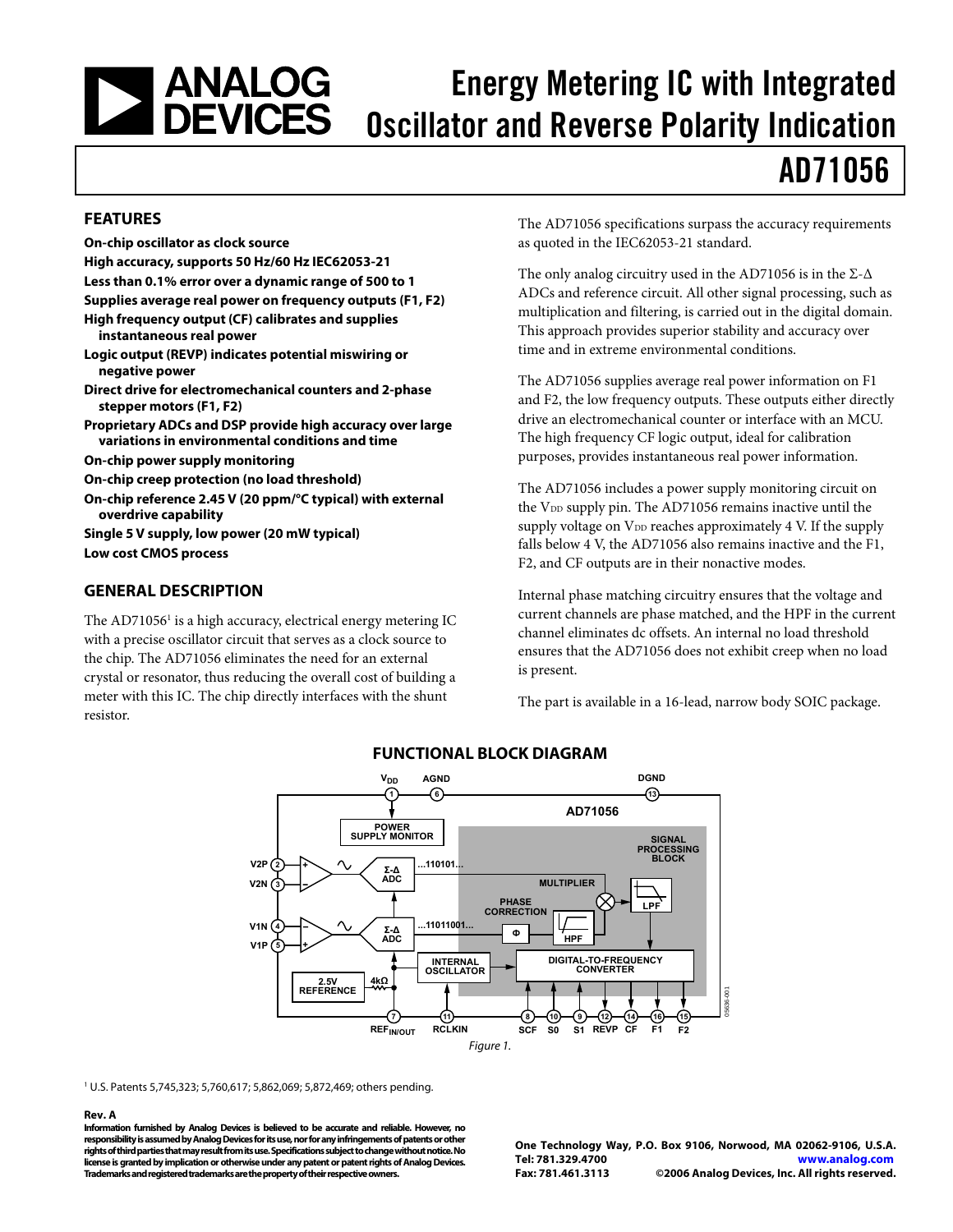# <span id="page-1-0"></span>**TABLE OF CONTENTS**

| Selecting a Frequency for an Energy Meter Application 16 |
|----------------------------------------------------------|
|                                                          |
|                                                          |
|                                                          |
|                                                          |

### **REVISION HISTORY**

8/06-Revision A: Initial Version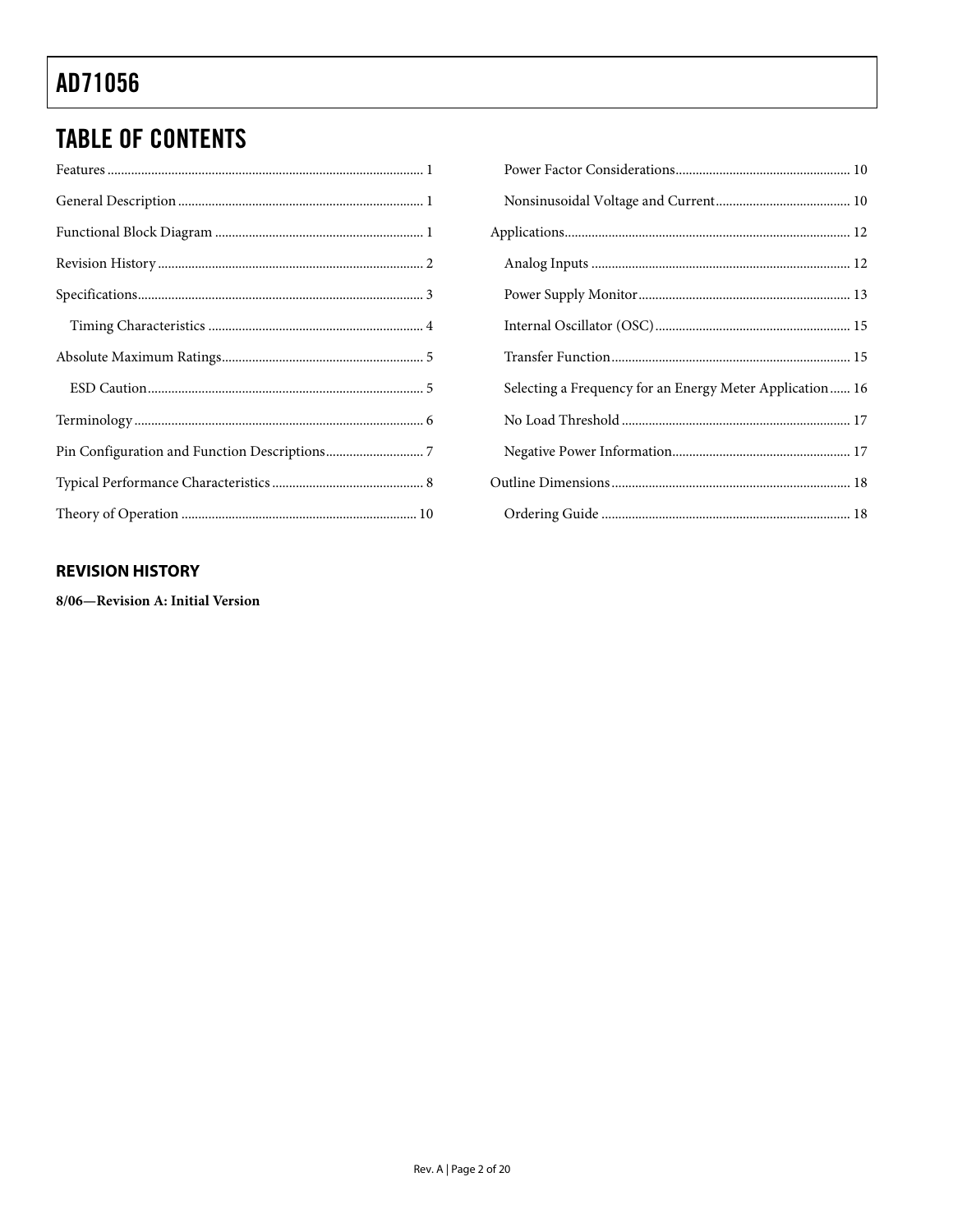### <span id="page-2-1"></span><span id="page-2-0"></span>**SPECIFICATIONS**

 $V_{DD} = 5 V \pm 5\%$ , AGND = DGND = 0 V, on-chip reference, RCLKIN = 6.2 k $\Omega$ , 0.5%  $\pm$  50 ppm/°C, T<sub>MIN</sub> to T<sub>MAX</sub> = -40°C to +85°C, unless otherwise noted.

#### **Table 1.**

| Parameter                                    | <b>Value</b> | Unit          | <b>Test Conditions/Comments</b>                                                                                                         |
|----------------------------------------------|--------------|---------------|-----------------------------------------------------------------------------------------------------------------------------------------|
| ACCURACY <sup>1, 2</sup>                     |              |               |                                                                                                                                         |
| Measurement Error <sup>1</sup> on Channel V1 | 0.1          | % reading typ | Channel V2 with full-scale signal (±165 mV), 25°C over a<br>dynamic range 500 to 1, line frequency = 45 Hz to 65 Hz                     |
| Phase Error <sup>1</sup> Between Channels    |              |               |                                                                                                                                         |
| V1 Phase Lead 37°                            | ±0.1         | degrees max   | Power factor (PF) = $0.8$ capacitive                                                                                                    |
| V1 Phase Lag 60°                             | ±0.1         | degrees max   | $PF = 0.5$ inductive                                                                                                                    |
| AC Power Supply Rejection <sup>1</sup>       |              |               |                                                                                                                                         |
| <b>Output Frequency Variation (CF)</b>       | 0.2          | % reading typ | $50 = 51 = 1$ , V1 = 21.2 mV rms, V2 = 116.7 mV rms @<br>50 Hz, ripple on V <sub>DD</sub> of 200 mV rms @ 100 Hz                        |
| DC Power Supply Rejection <sup>1</sup>       |              |               |                                                                                                                                         |
| <b>Output Frequency Variation (CF)</b>       | ±0.3         | % reading typ | $S0 = S1 = 1$ , V1 = 21.2 mV rms, V2 = 116.7 mV rms,<br>$V_{DD} = 5 V \pm 250$ mV                                                       |
| ANALOG INPUTS <sup>3</sup>                   |              |               |                                                                                                                                         |
| Channel V1 Maximum Signal Level              | ±30          | mV max        | V1P and V1N to AGND                                                                                                                     |
| Channel V2 Maximum Signal Level              | ±165         | mV max        | V2P and V2N to AGND                                                                                                                     |
| Input Impedance (DC)                         | 320          | $k\Omega$ min | $\text{OSC} = 450 \text{ kHz}$ , RCLKIN = 6.2 k $\Omega$ , 0.5% $\pm$ 50 ppm/°C                                                         |
| Bandwidth (-3 dB)                            | 7            | kHz nominal   | OSC = 450 kHz, RCLKIN = 6.2 kΩ, 0.5% $\pm$ 50 ppm/°C                                                                                    |
| ADC Offset Error <sup>1,2</sup>              | ±18          | mV max        |                                                                                                                                         |
| Gain Error <sup>1</sup>                      | ±4           | % ideal typ   | External 2.5 V reference, V1 = 21.2 mV rms,<br>$V2 = 116.7$ mV rms                                                                      |
| <b>OSCILLATOR FREQUENCY (OSC)</b>            | 450          | kHz nominal   | RCLKIN = 6.2 kΩ, 0.5% $\pm$ 50 ppm/°C                                                                                                   |
| Oscillator Frequency Tolerance <sup>1</sup>  | ±12          | % reading typ |                                                                                                                                         |
| Oscillator Frequency Stability <sup>1</sup>  | ±30          | ppm/°C typ    |                                                                                                                                         |
| REFERENCE INPUT                              |              |               |                                                                                                                                         |
| REFIN/OUT Input Voltage Range                | 2.65         | V max         | 2.45 V nominal                                                                                                                          |
|                                              | 2.25         | V min         | 2.45 V nominal                                                                                                                          |
| Input Capacitance                            | 10           | pF max        |                                                                                                                                         |
| <b>ON-CHIP REFERENCE</b>                     |              |               | 2.45 V nominal                                                                                                                          |
| Reference Error                              | ±200         | mV max        |                                                                                                                                         |
| <b>Temperature Coefficient</b>               | ±20          | ppm/°C typ    |                                                                                                                                         |
| LOGIC INPUTS <sup>4</sup>                    |              |               |                                                                                                                                         |
| SCF, S0, S1                                  |              |               |                                                                                                                                         |
| Input High Voltage, VINH                     | 2.4          | V min         | $V_{DD} = 5 V \pm 5\%$                                                                                                                  |
| Input Low Voltage, VINL                      | 0.8          | V max         | $V_{DD} = 5 V \pm 5\%$                                                                                                                  |
| Input Current, I <sub>IN</sub>               | ±1           | $\mu$ A max   | Typically 10 nA, $V_{IN} = 0$ V to $V_{DD}$                                                                                             |
| Input Capacitance, CIN                       | 10           | pF max        |                                                                                                                                         |
| LOGIC OUTPUTS <sup>4</sup>                   |              |               |                                                                                                                                         |
| F1 and F2                                    |              |               |                                                                                                                                         |
| Output High Voltage, V <sub>OH</sub>         | 4.5          | V min         | $I_{\text{SOWRCE}} = 10 \text{ mA}$ , $V_{\text{DD}} = 5 \text{ V}$ , $I_{\text{SINK}} = 10 \text{ mA}$ , $V_{\text{DD}} = 5 \text{ V}$ |
| Output Low Voltage, Vol.                     | 0.5          | V max         |                                                                                                                                         |
| CF                                           |              |               |                                                                                                                                         |
| Output High Voltage, VOH                     | 4            | V min         | $I_{\text{SOWRCE}} = 5 \text{ mA}$ , $V_{\text{DD}} = 5 \text{ V}$ , $I_{\text{SINK}} = 5 \text{ mA}$ , $V_{\text{DD}} = 5 \text{ V}$   |
| Output Low Voltage, V <sub>OL</sub>          | 0.5          | V max         |                                                                                                                                         |
| Frequency Output Error <sup>1, 2</sup> (CF)  | ±10          | % ideal typ   | External 2.5 V reference, V1 = 21.2 mV rms,<br>$V2 = 116.7$ mV rms                                                                      |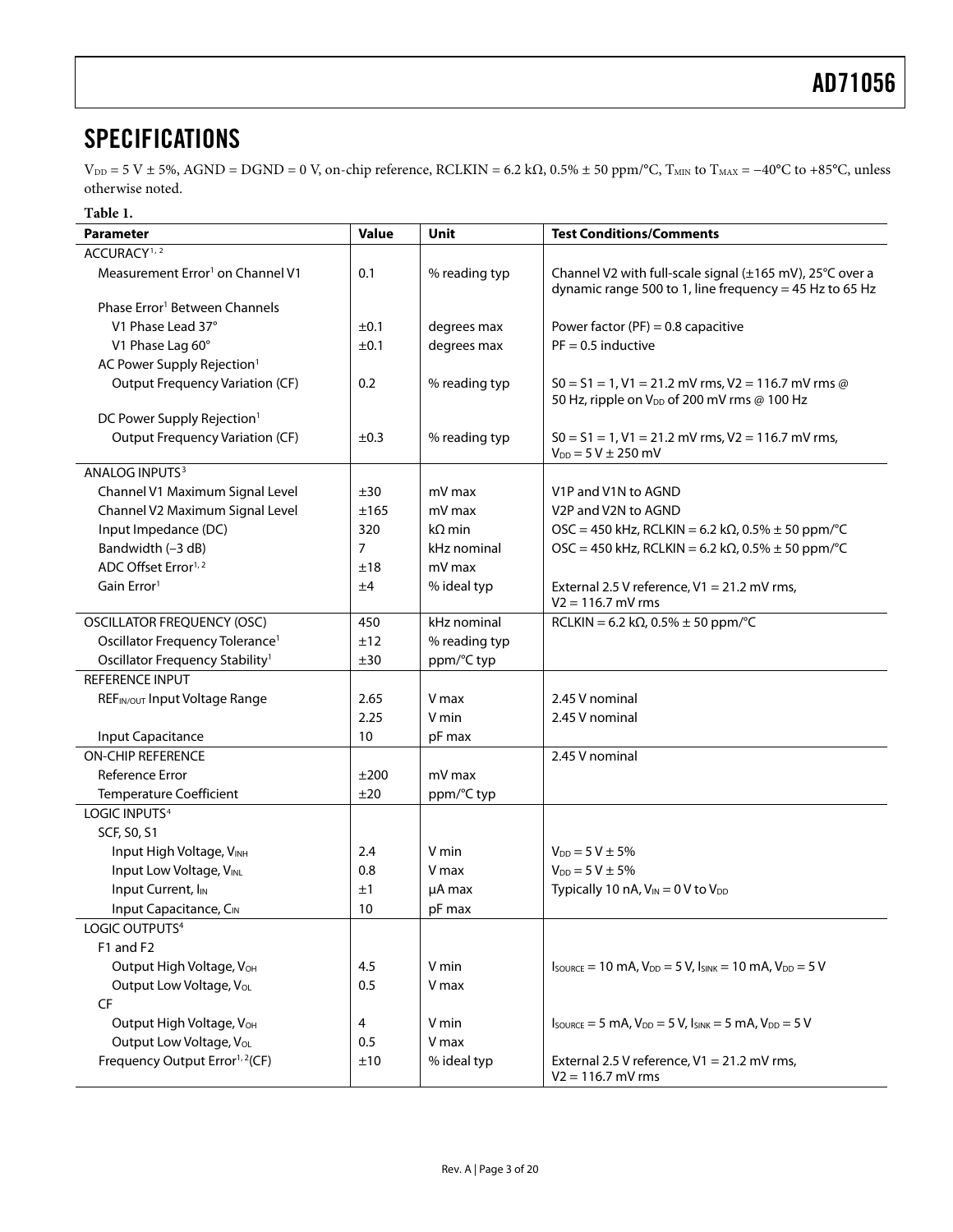<span id="page-3-0"></span>

| <b>Parameter</b>    | <b>Value</b> | Unit   | <b>Test Conditions/Comments</b> |
|---------------------|--------------|--------|---------------------------------|
| <b>POWER SUPPLY</b> |              |        | For specified performance       |
| V <sub>DD</sub>     | 4.75         | V min  | $5V - 5%$                       |
|                     | 5.25         | V max  | $5 V + 5%$                      |
| <b>I</b> DD         |              | mA max | Typically 4 mA                  |

<sup>1</sup> See th[e Terminology s](#page-5-1)ection for an explanation of specifications.<br><sup>2</sup> See plots in the Typical Performance Characteristics section

<sup>2</sup> See plots in the [Typical Performance Characteristics s](#page-7-1)ection.

<sup>3</sup> See the [Analog Inputs s](#page-11-1)ection.

4 Sample tested during initial release and after any redesign or process change that may affect this parameter.

### **TIMING CHARACTERISTICS**

 $V_{DD} = 5 V \pm 5\%$ , AGND = DGND = 0 V, on-chip reference, RCLKIN = 6.2 k $\Omega$ , 0.5%  $\pm$  50 ppm/°C, T<sub>MIN</sub> to T<sub>MAX</sub> = -40°C to +85°C, unless otherwise noted.

Sample tested during initial release and after any redesign or process change that may affect this parameter. See [Figure 2](#page-3-1).

| ורו |
|-----|
|-----|

<span id="page-3-2"></span>

| <b>Parameter</b>      | <b>Specifications</b> | Unit | <b>Test Conditions/Comments</b>                         |
|-----------------------|-----------------------|------|---------------------------------------------------------|
| $t_1$ <sup>1</sup>    | 120                   | ms   | F1 and F2 pulse width (logic low).                      |
| t,                    | See Table 6           | sec  | Output pulse period. See the Transfer Function section. |
| tз                    | 1/2t <sub>2</sub>     | sec  | Time between F1 falling edge and F2 falling edge.       |
| $t_4$ <sup>1, 2</sup> | 90                    | ms   | CF pulse width (logic high).                            |
| t5                    | See Table 7           | sec  | CF pulse period. See the Transfer Function section.     |
| t <sub>6</sub>        |                       | us   | Minimum time between F1 and F2 pulses.                  |

<sup>1</sup> The pulse widths of F1, F2, and CF are not fixed for higher output frequencies. See the [Frequency Outputs s](#page-15-3)ection.<br><sup>2</sup> The CF pulse is always 35 us in high frequency mode. See the Frequency Outputs section and Table 7.

The CF pulse is always 35 μs in high frequency mode. See the [Frequency Outputs s](#page-15-3)ection and [Table 7.](#page-15-3) 

#### <span id="page-3-1"></span>**Timing Diagram**

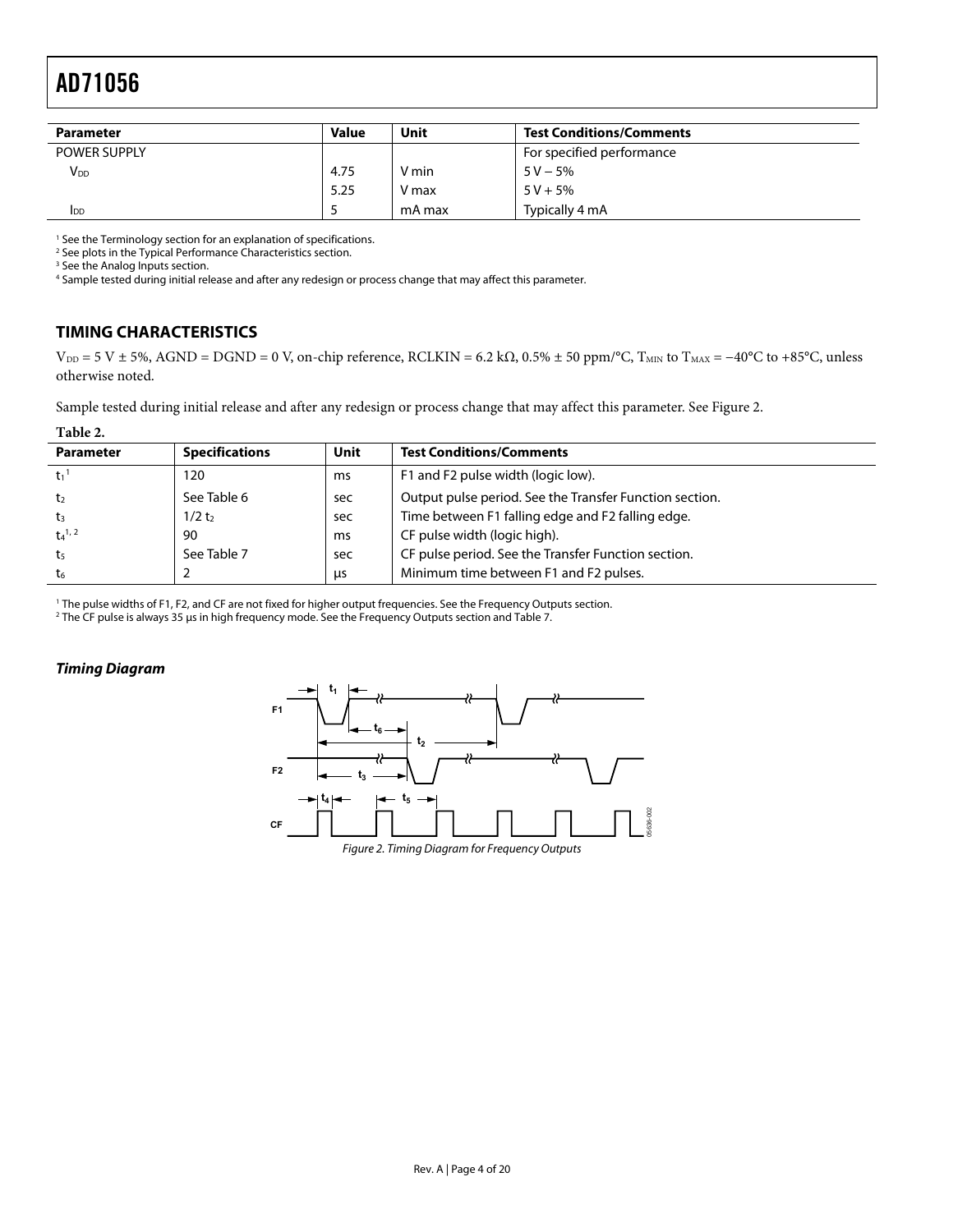### <span id="page-4-0"></span>ABSOLUTE MAXIMUM RATINGS

 $T_A = 25$ °C, unless otherwise noted.

#### **Table 3.**

| Parameter                                                                 | Rating                               |
|---------------------------------------------------------------------------|--------------------------------------|
| V <sub>DD</sub> to AGND                                                   | $-0.3 V$ to $+7 V$                   |
| V <sub>DD</sub> to DGND                                                   | $-0.3$ V to $+7$ V                   |
| Analog Input Voltage to AGND                                              |                                      |
| V <sub>1</sub> P, V <sub>1</sub> N, V <sub>2</sub> P, and V <sub>2N</sub> | $-6V$ to $+6V$                       |
| Reference Input Voltage to AGND                                           | $-0.3$ V to V <sub>DD</sub> + 0.3 V  |
| Digital Input Voltage to DGND                                             | $-0.3$ V to V <sub>DD</sub> + 0.3 V  |
| Digital Output Voltage to DGND                                            | $-0.3$ V to V <sub>DD</sub> + 0.3 V  |
| Operating Temperature Range                                               | $-40^{\circ}$ C to $+85^{\circ}$ C   |
| Storage Temperature Range                                                 | $-65^{\circ}$ C to +150 $^{\circ}$ C |
| Junction Temperature                                                      | $150^{\circ}$ C                      |
| 16-Lead Plastic SOIC, Power Dissipation                                   | 350 mW                               |
| $\theta_{IA}$ Thermal Impedance <sup>1</sup>                              | 124.9°C/W                            |
| Package Temperature Soldering                                             | See J-STD-20                         |

Stresses above those listed under Absolute Maximum Ratings may cause permanent damage to the device. This is a stress rating only; functional operation of the device at these or any other conditions above those indicated in the operational section of this specification is not implied. Exposure to absolute maximum rating conditions for extended periods may affect device reliability.

<span id="page-4-1"></span>1 JEDEC 1S standard (2-layer) board data.

### **ESD CAUTION**

ESD (electrostatic discharge) sensitive device. Electrostatic charges as high as 4000 V readily accumulate on the human body and test equipment and can discharge without detection. Although this product features proprietary ESD protection circuitry, permanent damage may occur on devices subjected to high energy electrostatic discharges. Therefore, proper ESD precautions are recommended to avoid performance degradation or loss of functionality.

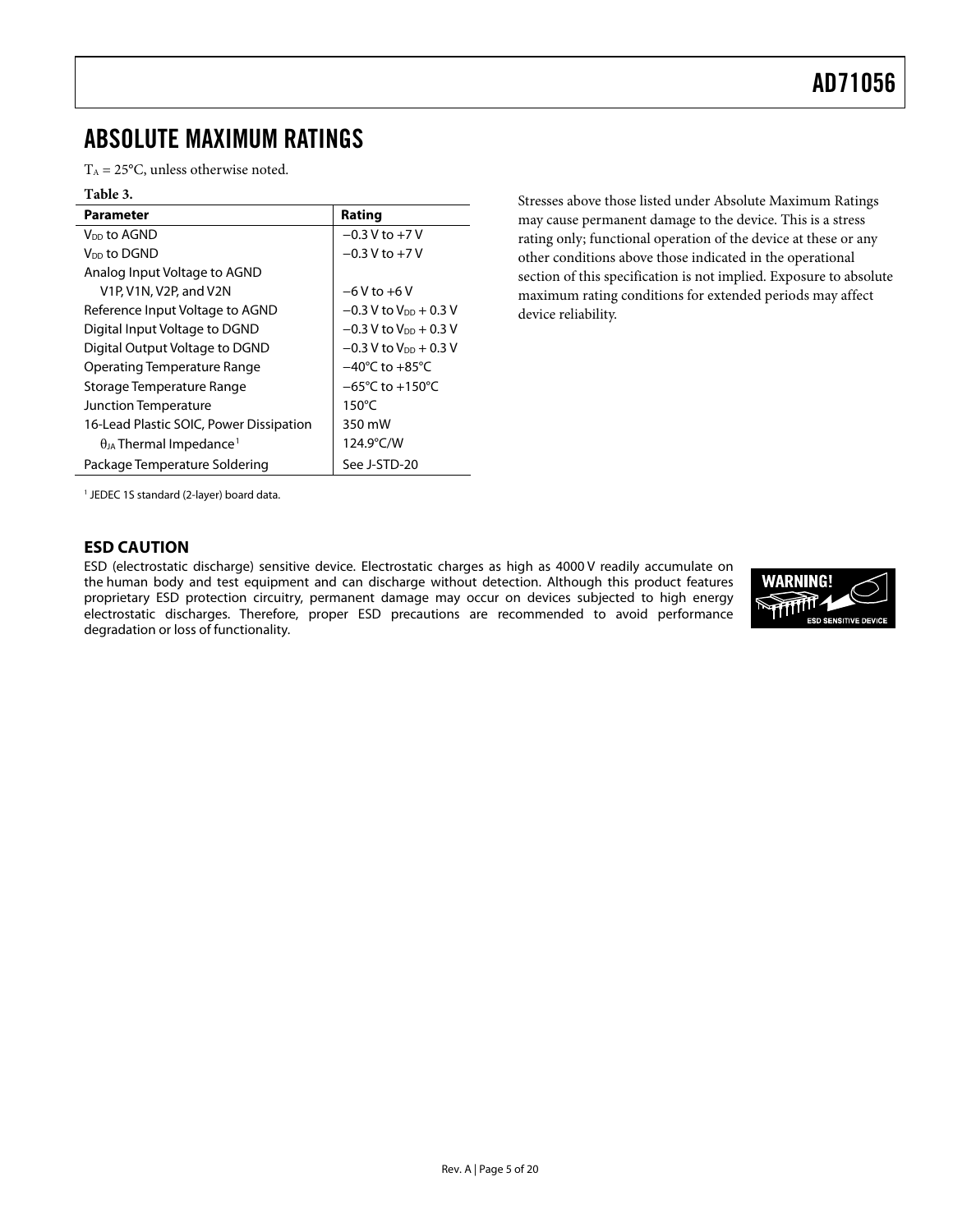### <span id="page-5-1"></span><span id="page-5-0"></span>**TERMINOLOGY**

### **Measurement Error**

The error associated with the energy measurement made by the AD71056 is defined by the following formula:

 $% Error = \frac{Energy\ Registered by AD71056 - True\ Energy}{{True\ Energy}} \times 100\%$ 

### **Phase Error Between Channels**

The high-pass filter (HPF) in the current channel (Channel V1) has a phase-lead response. To offset this phase response and equalize the phase response between channels, a phase correction network is also placed in Channel V1. The phase correction network matches the phase to within 0.1° over a range of 45 Hz to 65 Hz, and 0.2° over a range 40 Hz to 1 kHz (see [Figure 23](#page-12-1) and [Figure 24\)](#page-12-2).

### **Power Supply Rejection (PSR)**

This quantifies the AD71056 measurement error as a percentage of reading when the power supplies are varied.

For the ac PSR measurement, a reading at nominal supplies (5 V) is taken. A 200 mV rms/100 Hz signal is then introduced onto the supplies and a second reading is obtained under the same input signal levels. Any error introduced is expressed as a percentage of reading—see the Measurement Error definition.

For the dc PSR measurement, a reading at nominal supplies (5 V) is taken. The supplies are then varied 5% and a second reading is obtained with the same input signal levels. Any error introduced is, again, expressed as a percentage of reading.

### **ADC Offset Error**

This refers to the small dc signal (offset) associated with the analog inputs to the ADCs. However, the HPF in Channel V1 eliminates the offset in the circuitry. Therefore, the power calculation is not affected by this offset.

### **Frequency Output Error (CF)**

The frequency output error of the AD71056 is defined as the difference between the measured output frequency (minus the offset) and the ideal output frequency. The difference is expressed as a percentage of the ideal frequency. The ideal frequency is obtained from the AD71056 transfer function. See [Figure 14](#page-8-0) for a typical distribution of part-to-part variation of CF frequency.

### **Gain Error**

The gain error of the AD71056 is defined as the difference between the measured output of the ADCs (minus the offset) and the ideal output of the ADCs. The difference is expressed as a percentage of the ideal output of the ADCs.

### **Oscillator Frequency Tolerance**

The oscillator frequency tolerance of the AD71056 is defined as the part-to-part frequency variation in terms of percentage at room temperature (25°C). It is measured by taking the difference between the measured oscillator frequency and the nominal frequency as defined in the [Specifications](#page-2-1) section.

#### **Oscillator Frequency Stability**

Oscillator frequency stability is defined as the frequency variation in terms of the parts-per-million drift over the operating temperature range. In a metering application, the temperature range is −40°C to +85°C. Oscillator frequency stability is measured by taking the difference between the measured oscillator frequency at −40°C and +85°C and the measured oscillator frequency at +25°C.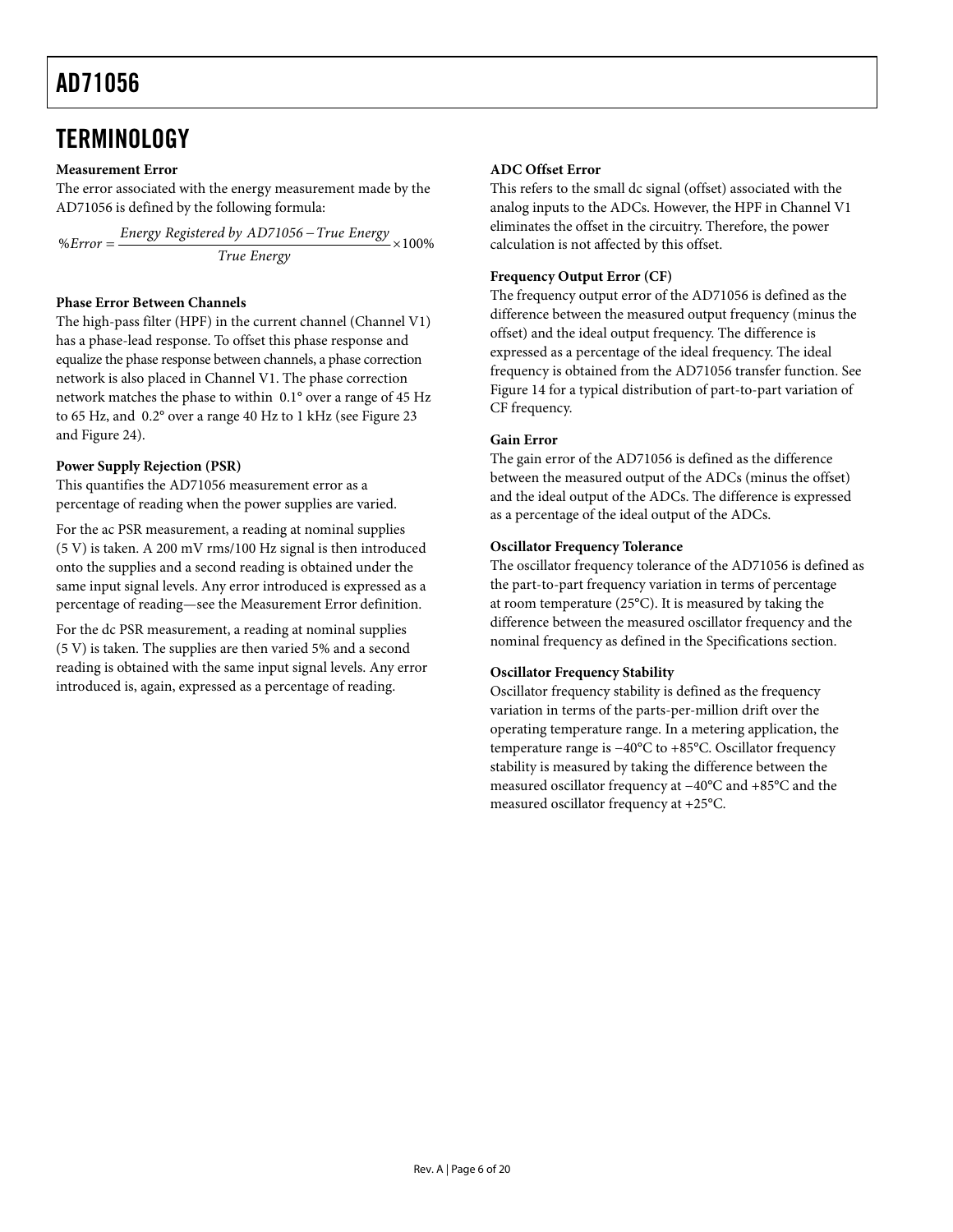# <span id="page-6-0"></span>PIN CONFIGURATION AND FUNCTION DESCRIPTIONS



#### **Table 4. Pin Function Descriptions**

| Pin No.        | <b>Mnemonic</b>                   | <b>Description</b>                                                                                                                                                                                                                                                                                                                                                                                                                                                                                                                                                |
|----------------|-----------------------------------|-------------------------------------------------------------------------------------------------------------------------------------------------------------------------------------------------------------------------------------------------------------------------------------------------------------------------------------------------------------------------------------------------------------------------------------------------------------------------------------------------------------------------------------------------------------------|
|                | <b>V<sub>DD</sub></b>             | Power Supply. This pin provides the supply voltage for the circuitry in the AD71056. Maintain the supply<br>voltage at $5$ V $\pm$ 5% for specified operation. Decouple this pin with a 10 $\mu$ F capacitor in parallel with a ceramic<br>100 nF capacitor.                                                                                                                                                                                                                                                                                                      |
| 2, 3           | V <sub>2P</sub> , V <sub>2N</sub> | Analog Inputs for Channel V2 (Voltage Channel). These inputs provide a fully differential input pair. The<br>maximum differential input voltage is ±165 mV for specified operation. Both inputs have internal ESD<br>protection circuitry; an overvoltage of $\pm 6$ V can be sustained on these inputs without risk of permanent<br>damage.                                                                                                                                                                                                                      |
| 4, 5           | <b>V1N, V1P</b>                   | Analog Inputs for Channel V1 (Current Channel). These inputs are fully differential voltage inputs with a<br>maximum signal level of ±30 mV with respect to the V1N pin for specified operation. Both inputs have<br>internal ESD protection circuitry and, in addition, an overvoltage of ±6V can be sustained on these inputs<br>without risk of permanent damage.                                                                                                                                                                                              |
| 6              | <b>AGND</b>                       | Analog Ground. This pin provides the ground reference for the analog circuitry in the AD71056, that is, the ADCs<br>and reference. Tie this pin to the analog ground plane of the PCB. The analog ground plane is the ground<br>reference for all analog circuitry, such as antialiasing filters, current and voltage sensors, and so forth. For<br>accurate noise suppression, connect the analog ground plane to the digital ground plane at only one point. A<br>star ground configuration helps to keep noisy digital currents away from the analog circuits. |
| $\overline{7}$ | <b>REFIN/OUT</b>                  | Reference Voltage. The on-chip reference has a nominal value of 2.45 V and a typical temperature coefficient<br>of 20 ppm/°C. An external reference source can also be connected at this pin. In either case, decouple this pin<br>to AGND with a 1 µF tantalum capacitor and a 100 nF ceramic capacitor. The internal reference cannot be<br>used to drive an external load.                                                                                                                                                                                     |
| 8              | <b>SCF</b>                        | Select Calibration Frequency. This logic input selects the frequency on the Calibration Output CF. Table 7<br>shows calibration frequency selections.                                                                                                                                                                                                                                                                                                                                                                                                             |
| 9,10           | S1, S0                            | Conversion Frequency Logic Input Selection. These logic inputs select one of four possible frequencies for the<br>digital-to-frequency conversion. With this logic input, designers have greater flexibility when designing an<br>energy meter. Table 5 shows conversion frequency selections.                                                                                                                                                                                                                                                                    |
| 11             | <b>RCLKIN</b>                     | On-Chip Clock Enabler. To enable the internal oscillator as a clock source to the chip, a precise low<br>temperature drift resistor at a nominal value of 6.2 $k\Omega$ must be connected from this pin to DGND.                                                                                                                                                                                                                                                                                                                                                  |
| 12             | <b>REVP</b>                       | Negative Power Indicator. This logic output goes high when negative power is detected, such as when the<br>phase angle between the voltage and current signals is greater than 90°. This output is not latched and is<br>reset when positive power is once again detected. The output goes high or low at the same time that a pulse<br>is issued on CF.                                                                                                                                                                                                          |
| 13             | <b>DGND</b>                       | Digital Ground. This pin provides the ground reference for the digital circuitry in the AD71056, that is, the<br>multiplier, filters, and digital-to-frequency converter. Tie this pin to the digital ground plane of the PCB. The<br>digital ground plane is the ground reference for all digital circuitry, for example, counters (mechanical and<br>digital), MCUs, and indicator LEDs. For accurate noise suppression, connect the analog ground plane to the<br>digital ground plane at one point only-a star ground.                                        |
| 14             | $\mathsf{C}\mathsf{F}$            | Calibration Frequency Logic Output. The CF logic output provides instantaneous real power information. This<br>output is for calibration purposes (also see the SCF pin description).                                                                                                                                                                                                                                                                                                                                                                             |
| 15, 16         | F <sub>2</sub> , F <sub>1</sub>   | Low Frequency Logic Outputs. F1 and F2 supply average real power information. The logic outputs can be<br>used to directly drive electromechanical counters and 2-phase stepper motors. See the Transfer Function<br>section.                                                                                                                                                                                                                                                                                                                                     |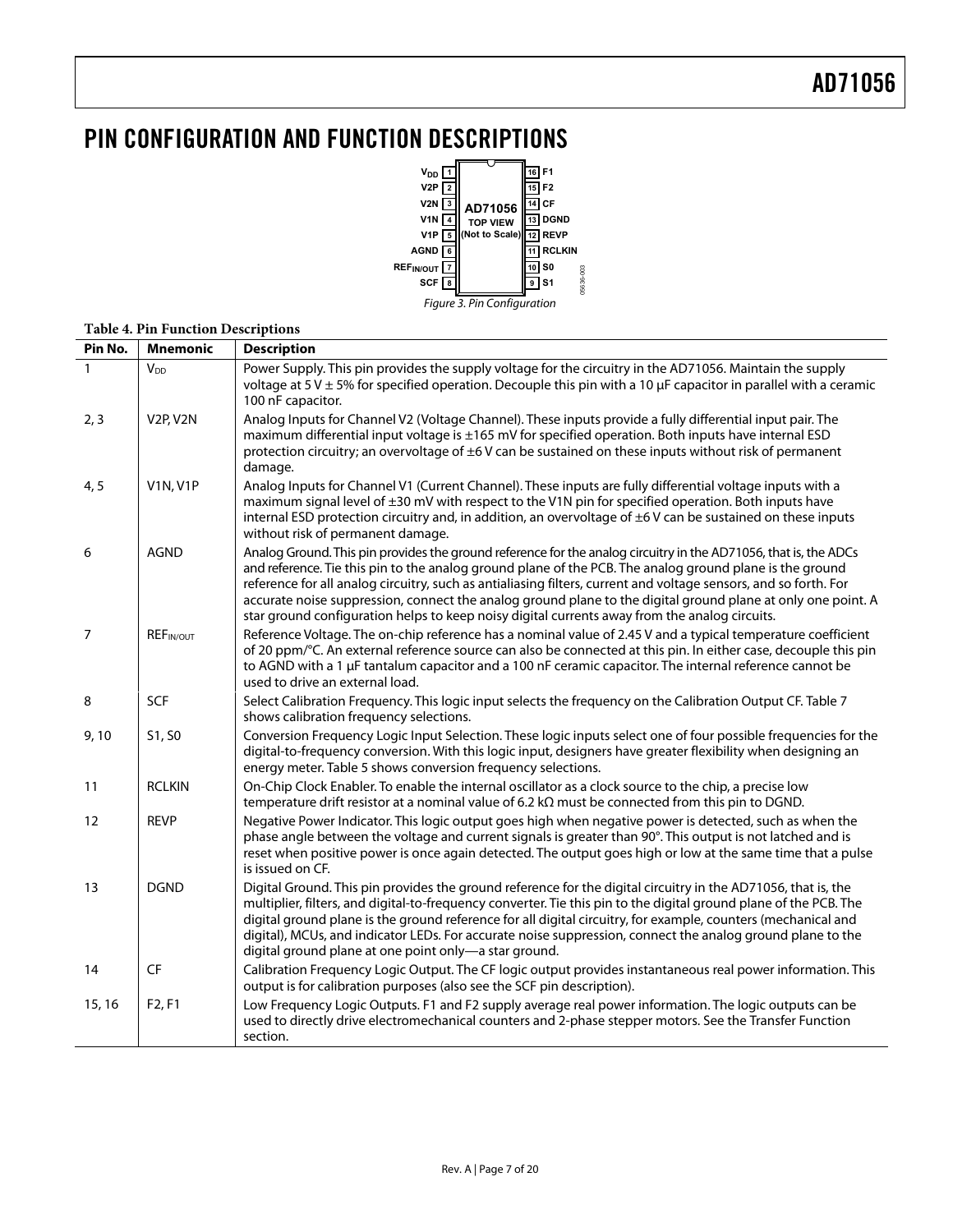<span id="page-7-1"></span><span id="page-7-0"></span>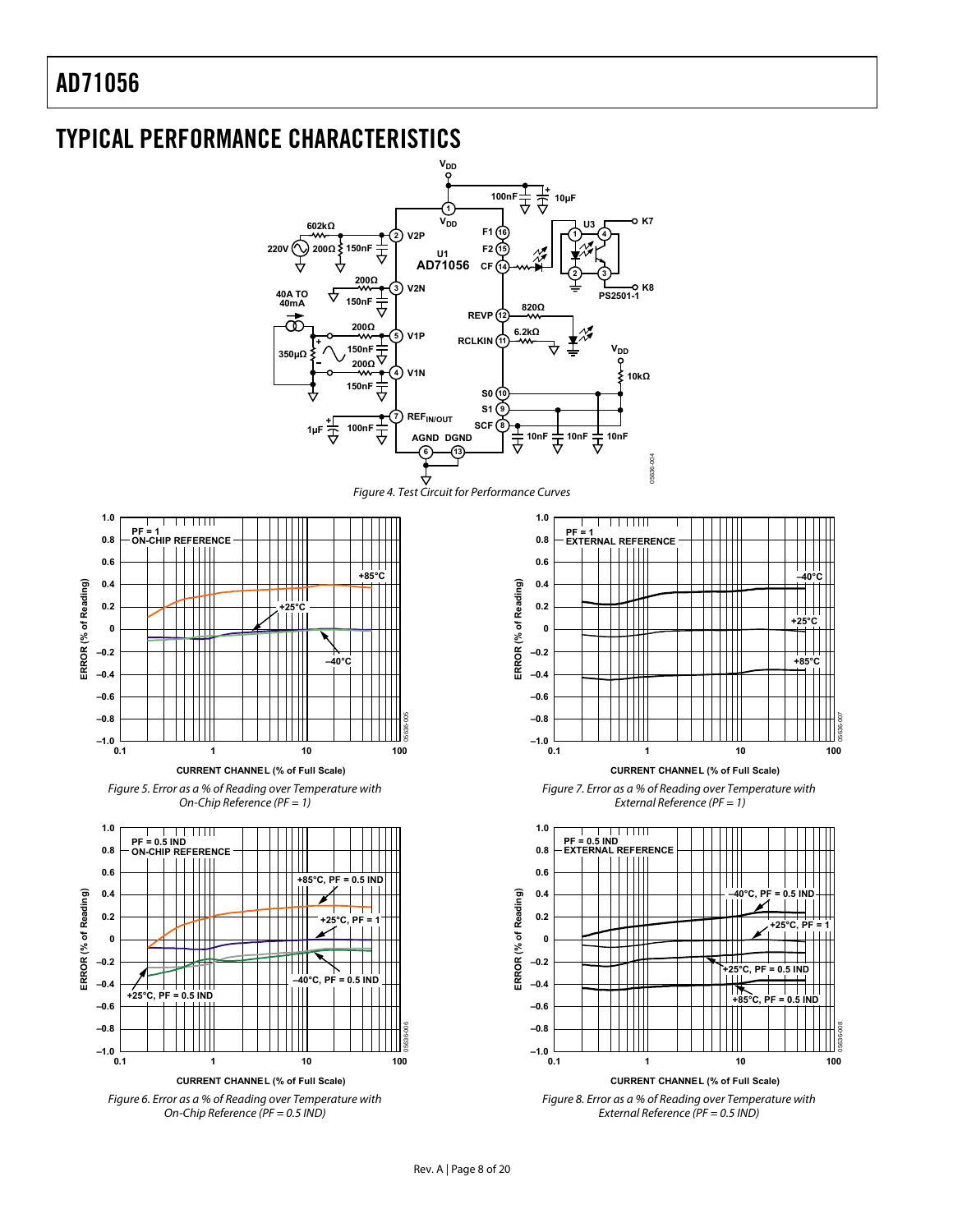<span id="page-8-0"></span>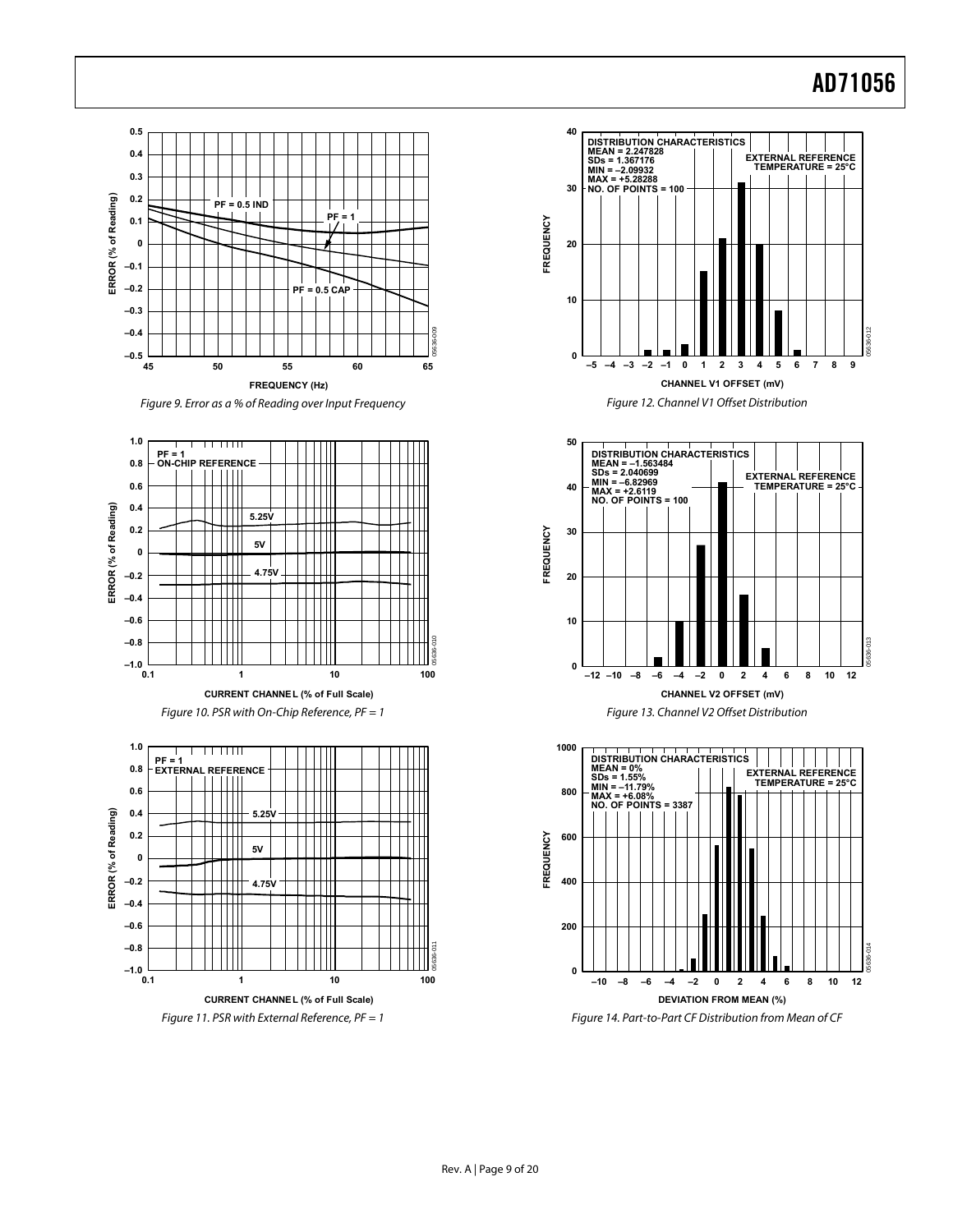## <span id="page-9-2"></span><span id="page-9-0"></span>THEORY OF OPERATION

The two ADCs in the AD71056 digitize the voltage signals from the current and voltage sensors. These ADCs are 16-bit, Σ-Δ with an oversampling rate of 450 kHz. This analog input structure greatly simplifies sensor interfacing by providing a wide dynamic range for direct connection to the sensor and also simplifies the antialiasing filter design. A high-pass filter in the current channel removes any dc component from the current signal. This eliminates any inaccuracies in the real power calculation due to offsets in the voltage or current signals.

The real power calculation is derived from the instantaneous power signal. The instantaneous power signal is generated by a direct multiplication of the current and voltage signals. To extract the real power component (that is, the dc component), the instantaneous power signal is low-pass filtered. [Figure 15](#page-9-1) illustrates the instantaneous real power signal and shows how the real power information is extracted by low-pass filtering the instantaneous power signal. This scheme correctly calculates real power for sinusoidal current and voltage waveforms at all power factors. All signal processing is carried out in the digital domain for superior stability over temperature and time.





<span id="page-9-1"></span>The low frequency outputs (F1, F2) of the AD71056 are generated by accumulating this real power information. This low frequency inherently means a long accumulation time between output pulses. Consequently, the resulting output frequency is proportional to the average real power. This average real power information is then accumulated (for example, by a counter) to generate real energy information. Conversely, due to its high output frequency and, hence, shorter integration time, the CF output frequency is proportional to the instantaneous real power. This is useful for system calibration that can be done faster under steady load conditions.

### **POWER FACTOR CONSIDERATIONS**

The method used to extract the real power information from the instantaneous power signal (that is, by low-pass filtering) is valid even when the voltage and current signals are not in phase. Figure 16 displays the unity power factor condition and a displacement power factor  $(DPF) = 0.5$ ; that is, the current signal lagging the voltage by 60°. Assuming the voltage and current waveforms are sinusoidal, the real power component of the instantaneous power signal (the dc term) is given by

$$
\left(\frac{V \times I}{2}\right) \times \cos\left(60^{\circ}\right) \tag{1}
$$

This is the correct real power calculation.



### **NONSINUSOIDAL VOLTAGE AND CURRENT**

The real power calculation method also holds true for nonsinusoidal current and voltage waveforms. All voltage and current waveforms in practical applications have some harmonic content. Using the Fourier transform, instantaneous voltage and current waveforms can be expressed in terms of their harmonic content.

$$
v(t) = V_0 + \sqrt{2 \times \sum_{h \neq 0}^{\infty} V_h} \times \sin(h\omega t + \alpha_h)
$$
 (2)

where:

 $v(t)$  is the instantaneous voltage.

*V0* is the average value.

*Vh* is the rms value of Voltage Harmonic h.

 $\alpha_h$  *i*s the phase angle of the voltage harmonic.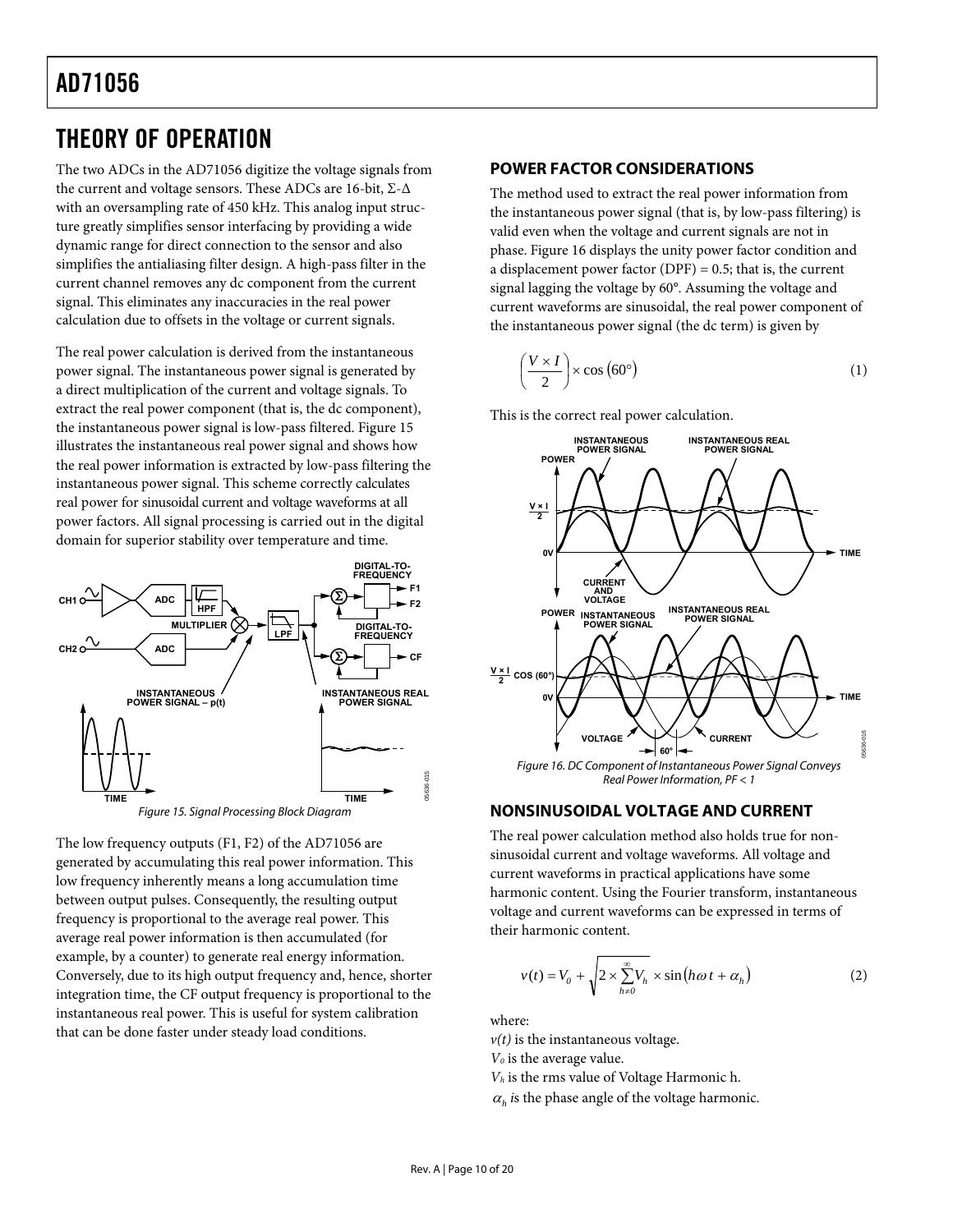$$
i(t) = I_0 + \sqrt{2} \times \sum_{h=0}^{\infty} I_h \times \sin\left(h\omega t + \beta_h\right)
$$
 (3)

where:

 $i(t)$  is the instantaneous current.

*I0* is the dc component.

*Ih* is the rms value of Current Harmonic h.

*βh* is the phase angle of the current harmonic.

Usin[g Equation 2 a](#page-9-2)nd Equation 3, the real power, P, can be expressed in terms of its fundamental real power  $(P_1)$  and harmonic real power  $(P<sub>H</sub>)$  as

$$
P=P_l+P_H
$$

where:

$$
P_l = V_l \times I_l \cos \phi_l
$$
  
\n
$$
\phi_l = \alpha_l - \beta_l
$$
\n(4)

$$
\text{and } P_{\rm H}
$$

$$
P_H = \sum_{h=1}^{\infty} V_h \times I_h \cos \phi_h
$$
  
\n
$$
\phi_h = \alpha_h - \beta_h
$$
\n(5)

In Equation 5, a harmonic real power component is generated for every harmonic, provided that harmonic is present in both the voltage and current waveforms. The power factor calculation has previously been shown to be accurate in the case of a pure sinusoid. Therefore, the harmonic real power must also correctly account for the power factor because it is made up of a series of pure sinusoids.

Note that the input bandwidth of the analog inputs is 7 kHz at the nominal internal oscillator frequency of 450 kHz.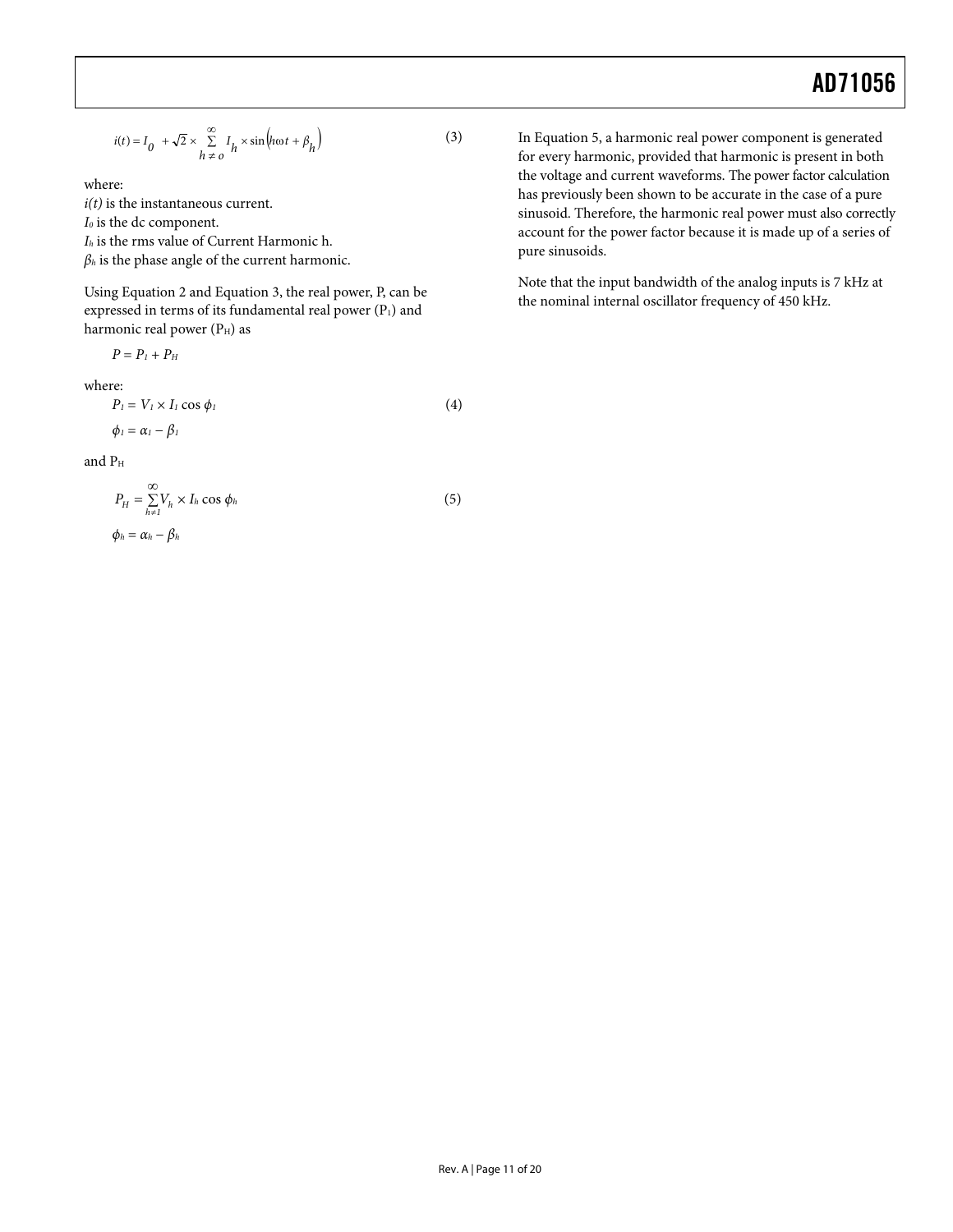### <span id="page-11-1"></span><span id="page-11-0"></span>APPLICATIONS

### **ANALOG INPUTS**

### **Channel V1 (Current Channel)**

The voltage output from the current sensor is connected to the AD71056 at Channel V1. Channel V1 is a fully differential voltage input. V1P is the positive input with respect to V1N.

The maximum peak differential signal on Channel V1 should be less than  $\pm 30$  mV (21 mV rms for a pure sinusoidal signal) for specified operation.



Figure 17. Maximum Signal Levels, Channel V1

<span id="page-11-3"></span><span id="page-11-2"></span>[Figure 17](#page-11-2) illustrates the maximum signal levels on V1P and V1N. The maximum differential voltage is ±30 mV. The differential voltage signal on the inputs must be referenced to a common mode, such as AGND. The maximum common-mode signal is ±6.25 mV, as shown in [Figure 17.](#page-11-2)

### **Channel V2 (Voltage Channel)**

The output of the line voltage sensor is connected to the AD71056 at Channel V2. Channel V2 is a fully differential voltage input with a maximum peak differential signal of ±165 mV.

Figure 18 illustrates the maximum signal levels that can be connected to the AD71056 Channel V2.

<span id="page-11-4"></span>

Figure 18. Maximum Signal Levels, Channel V2

Channel V2 is usually driven from a common-mode voltage, that is, the differential voltage signal on the input is referenced to a common mode (usually AGND). The analog inputs of the AD71056 can be driven with common-mode voltages of up to 25 mV with respect to AGND. However, best results are achieved using a common mode equal to AGND.

### **Typical Connection Diagrams**

[Figure 19](#page-11-3) shows a typical connection diagram for Channel V1. A shunt is the current sensor selected for this example because of its low cost compared to other current sensors, such as the current transformer (CT). This IC is ideal for low current meters.



Figure 19. Typical Connection for Channel V1

[Figure 20](#page-11-4) shows a typical connection for Channel V2. Typically, the AD71056 is biased around the phase wire and a resistor divider is used to provide a voltage signal that is proportional to the line voltage. Adjusting the ratio of  $R_A$ ,  $R_B$ , and  $R_F$  is also a convenient way of carrying out a gain calibration on a meter.

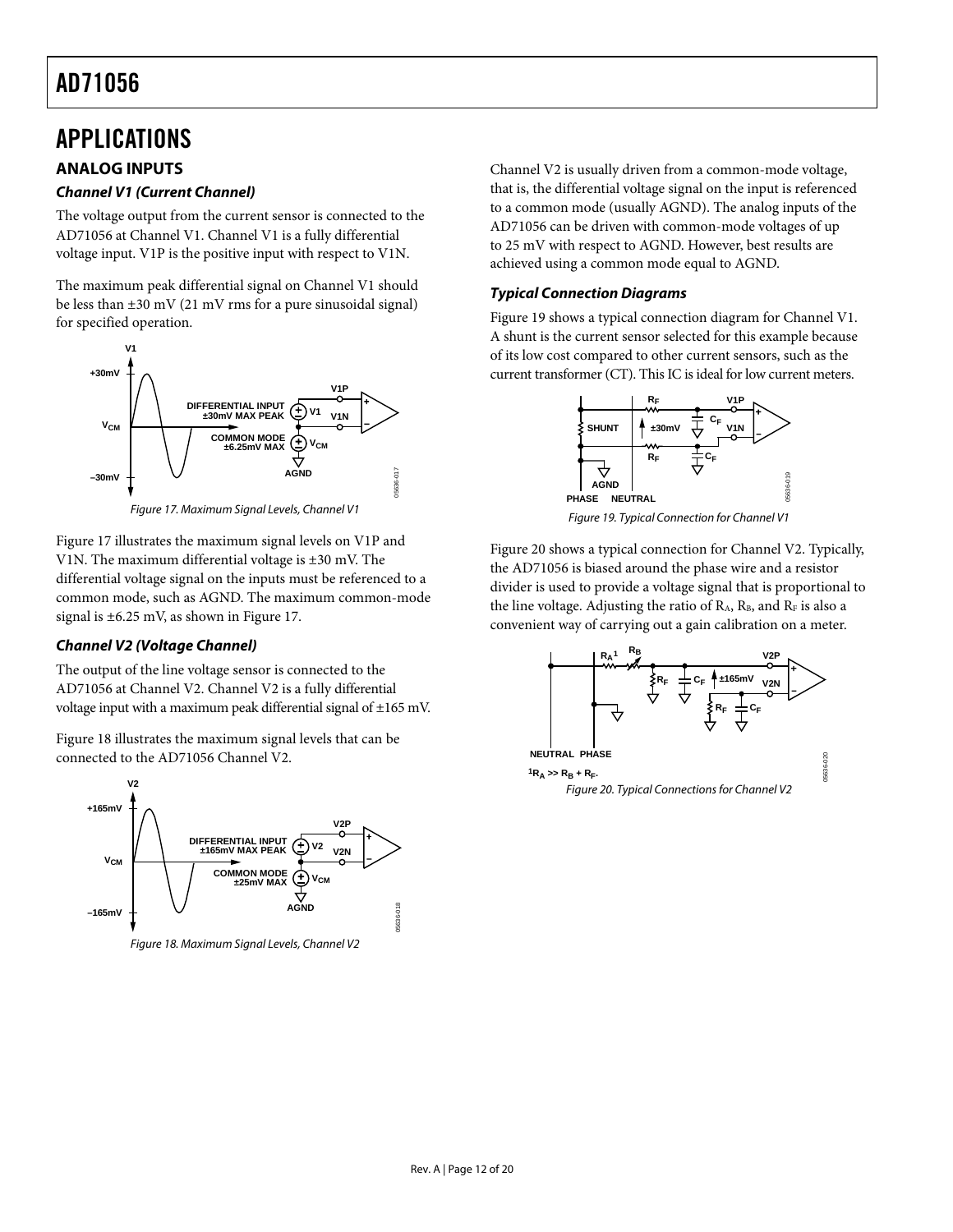### <span id="page-12-0"></span>**POWER SUPPLY MONITOR**

The AD71056 contains an on-chip power supply monitor. The power supply  $(V_{DD})$  is continuously monitored by the AD71056. If the supply is less than 4 V, the AD71056 becomes inactive. This is useful to ensure proper device operation at power-up and power-down. The power supply monitor has built-in hysteresis and filtering that provide a high degree of immunity to false triggering from noisy supplies.

In [Figure 21](#page-12-3), the trigger level is nominally set at 4 V. The tolerance on this trigger level is within ±5%. The power supply and decoupling for the part should be such that the ripple at V<sub>DD</sub> does not exceed 5 V  $\pm$  5% as specified for normal operation.





#### <span id="page-12-3"></span>**HPF and Offset Effects**

<span id="page-12-1"></span>[Figure 22](#page-12-4) illustrates the effect of offsets on the real power calculation. As can be seen, offsets on Channel V1 and Channel V2 contribute a dc component after multiplication. Because this dc component is extracted by the LPF and used to generate the real power information, the offsets contribute a constant error to the real power calculation. This problem is easily avoided by the built-in HPF in Channel V1. By removing the offsets from at least one channel, no error component can be generated at dc by the multiplication. Error terms at the line frequency  $(\omega)$  are removed by the LPF and the digital-tofrequency conversion (see the [Digital-to-Frequency Conversion](#page-13-0) section).



<span id="page-12-4"></span><span id="page-12-2"></span>Figure 22. Effect of Channel Offset on the Real Power Calculation

Equation 6 shows how the power calculation is affected by the dc offsets in the current and voltage channels.

$$
\{V\cos(\omega t) + V_{OS}\} \times \{I\cos(\omega t) + I_{OS}\}\
$$
\n
$$
= \frac{V \times I}{2} + V_{OS} \times I_{OS} + V_{OS} \times I\cos(\omega t) + I_{OS} \times V\cos(\omega t)
$$
\n
$$
+ \frac{V \times I}{2} \times \cos(2\omega t)
$$
\n(6)

The HPF in Channel V1 has an associated phase response that is compensated for on chip. [Figure 23](#page-12-1) and [Figure 24](#page-12-2) show the phase error between channels with the compensation network activated. The AD71056 is phase compensated up to 1 kHz as shown. This ensures correct active harmonic power calculation even at low power factors.



Figure 24. Phase Error Between Channels (40 Hz to 70 Hz)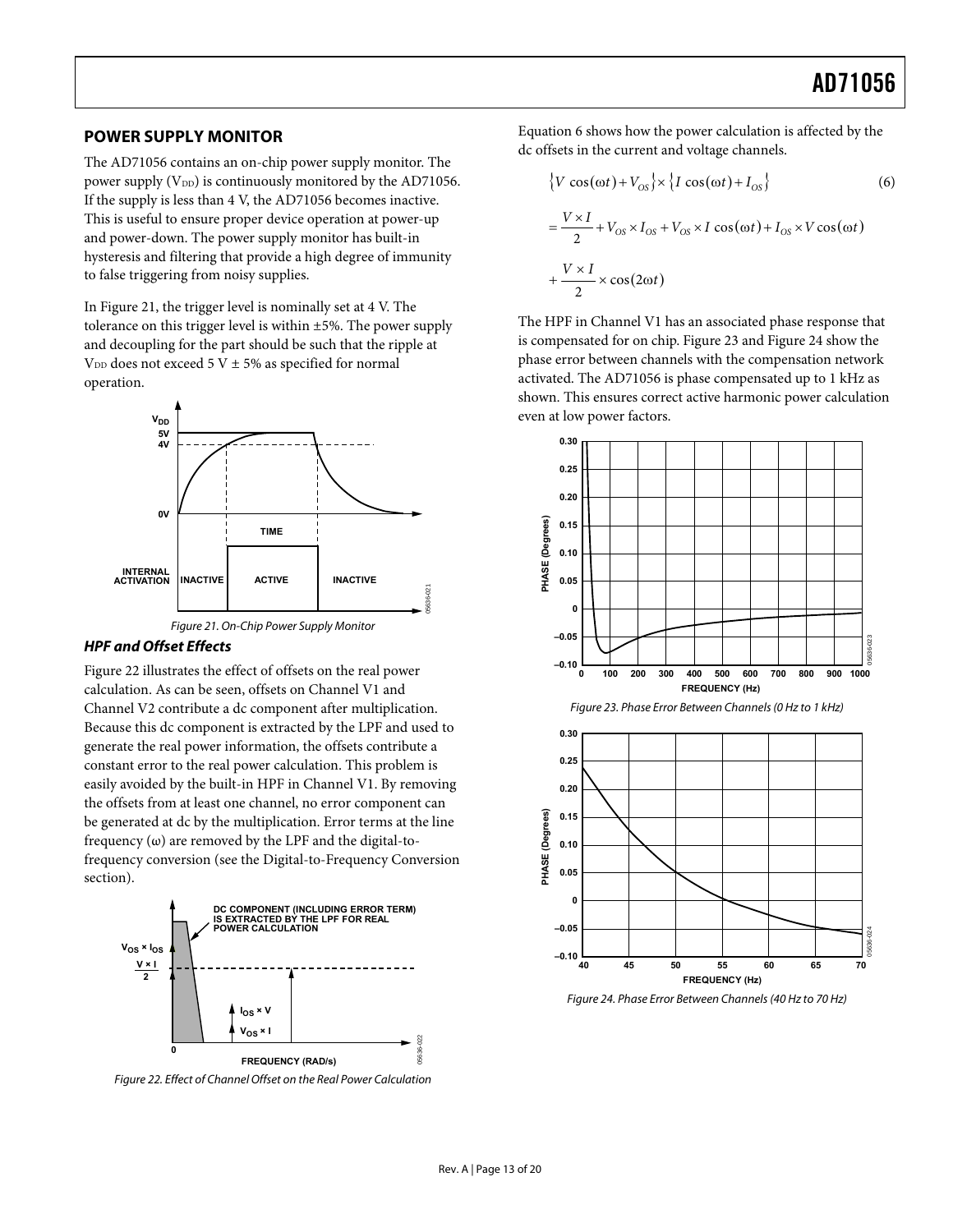#### <span id="page-13-0"></span>**Digital-to-Frequency Conversion**

As previously described, the digital output of the low-pass filter after multiplication contains the real power information. However, because this LPF is not an ideal brick wall filter implementation, the output signal also contains attenuated components at the line frequency and its harmonics—that is,  $cos(h\omega t)$ , where  $h = 1, 2, 3, \ldots$  and so on.

The magnitude response of the filter is given by

$$
|H(f)| = \frac{1}{\sqrt{1 + \frac{f^2}{4.45^2}}}
$$
 (7)

For a line frequency of 50 Hz, this gives an attenuation of the  $2\omega$  (100 Hz) component of approximately 22 dB. The dominating harmonic is twice the line frequency (2ω) due to the instantaneous power calculation.

[Figure 25](#page-13-1) shows the instantaneous real power signal at the output of the LPF that still contains a significant amount of instantaneous power information, that is,  $cos(2\omega t)$ . This signal is then passed to the digital-to-frequency converter where it is integrated (accumulated) over time to produce an output frequency. The accumulation of the signal suppresses or averages out any non-dc components in the instantaneous real power signal. The average value of a sinusoidal signal is zero. Thus, the frequency generated by the AD71056 is proportional to the average real power. [Figure 25](#page-13-1) shows the digital-tofrequency conversion for steady load conditions, that is, constant voltage and current.



<span id="page-13-2"></span><span id="page-13-1"></span>Figure 25 shows that the frequency output CF varies over time, even under steady load conditions. This frequency variation is primarily due to the  $cos(2\omega t)$  component in the instantaneous real power signal. The output frequency on CF can be up to 2048 times higher than the frequency on F1 and F2.

This higher output frequency is generated by accumulating the instantaneous real power signal over a much shorter time while converting it to a frequency. This shorter accumulation period means less averaging of the cos(2ωt) component. Consequently, some of this instantaneous power signal passes through the digital-to-frequency conversion. This is not a problem in the application. Where CF is used for calibration purposes, the frequency should be averaged by the frequency counter to remove any ripple. If CF is being used to measure energy, for example in a microprocessor-based application, the CF output should also be averaged to calculate power.

Because the F1 and F2 outputs operate at a much lower frequency, a lot more averaging of the instantaneous real power signal is carried out. The result is a greatly attenuated sinusoidal content and a virtually ripple free frequency output.

#### **Connecting to a Microcontroller for Energy Measurement**

The easiest way to interface the AD71056 to a microcontroller is to use the CF high frequency output with the output frequency scaling set to  $2048 \times F1$ , F2. This is done by setting SCF = 0 and  $S0 = S1 = 1$  (see [Table 7](#page-15-2)). With full-scale ac signals on the analog inputs, the output frequency on CF is approximately 2.867 kHz. [Figure 26](#page-13-2) illustrates one scheme to digitize the output frequency and carry out the necessary averaging mentioned in the [Digital](#page-13-0)[to-Frequency Conversion](#page-13-0) section.



Figure 26. Interfacing the AD71056 to an MCU

As shown, the frequency output CF is connected to an MCU counter or port. This counts the number of pulses in a given integration time that is determined by an MCU internal timer. The average power proportional to the average frequency is given by

$$
Average Frequency = Average Power = \frac{Counter}{Time}
$$
 (8)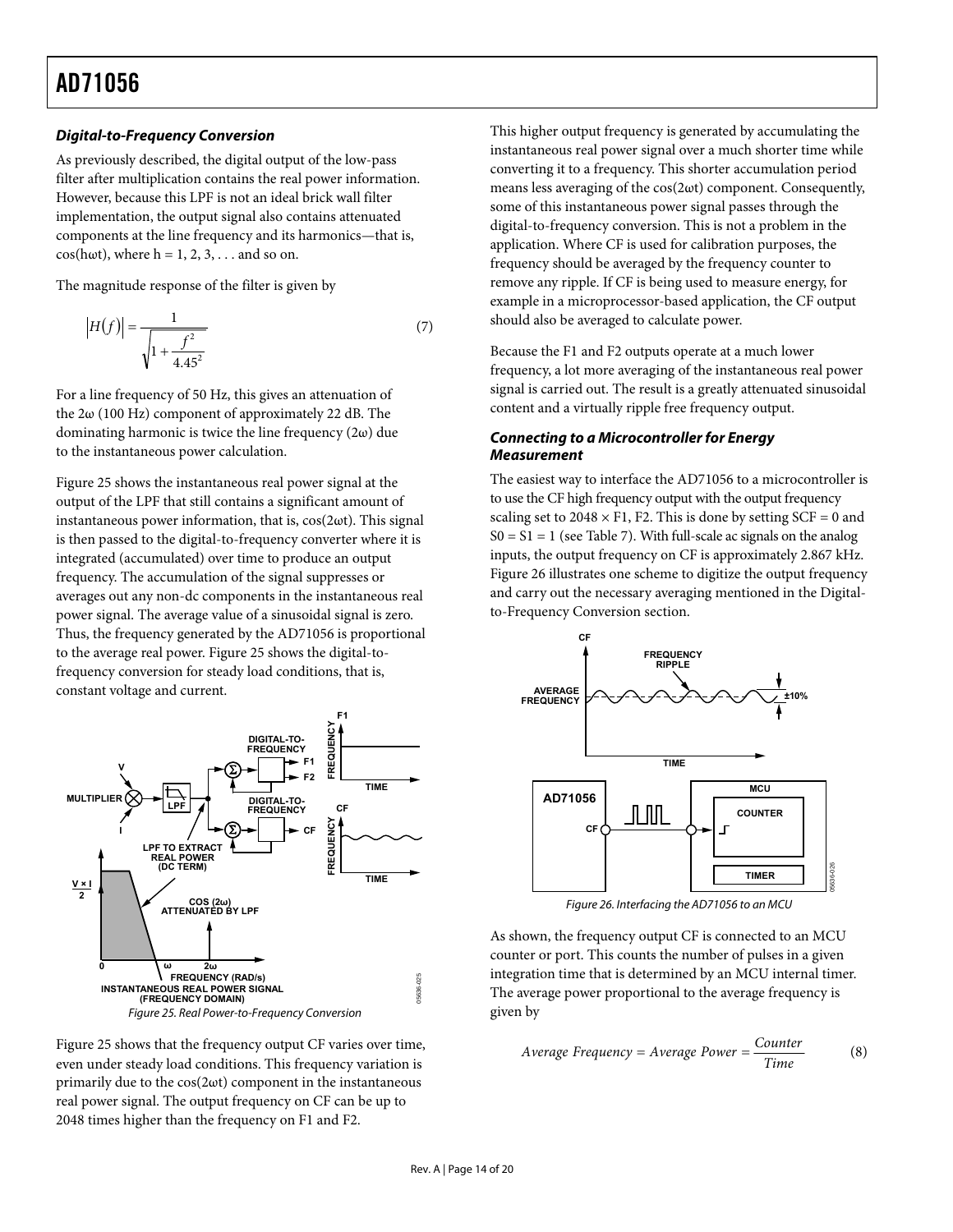<span id="page-14-1"></span><span id="page-14-0"></span>The energy consumed during an integration period is given by

Energy = Average Power × Time = 
$$
\frac{Counter}{Time} \times Time = Counter
$$
 (9)

For the purpose of calibration, this integration time can be as long as 10 seconds to 20 seconds to accumulate enough pulses to ensure correct averaging of the frequency. In normal operation, the integration time can be reduced to one or two seconds, depending, for example, on the required update rate of a display. With shorter integration times on the MCU, the amount of energy in each update can still have some small amount of ripple, even under steady load conditions. However, over a minute or more the measured energy has no ripple.

#### **Power Measurement Considerations**

Calculating and displaying power information always has some associated ripple that depends on the load as well as the integration period used in the MCU to determine average power. For example, at light loads, the output frequency may be 10 Hz. With an integration period of two seconds, only about 20 pulses are counted. The possibility of missing one pulse always exists, because the output frequency of the AD71056 is running asynchronously to the MCU timer. This results in a 1-in-20, or 5%, error in the power measurement.

### **INTERNAL OSCILLATOR (OSC)**

<span id="page-14-2"></span>The nominal internal oscillator frequency is 450 kHz when used with RCLKIN, with a nominal value of 6.2 kΩ. The frequency outputs are directly proportional to the oscillator frequency, thus RCLKIN must have low tolerance and low temperature drift to ensure stability and linearity of the chip. The oscillator frequency is inversely proportional to the RCLKIN, as shown in [Figure 27](#page-14-3). Although the internal oscillator operates when used with RCLKIN values between 5.5 kΩ and 20 kΩ, choosing a value within the range of the nominal value, as shown in [Figure 27,](#page-14-3) is recommended.



<span id="page-14-3"></span>Figure 27. Effect of RCLKIN on Internal Oscillator Frequency (OSC)

#### **TRANSFER FUNCTION**

#### **Frequency Outputs F1 and F2**

The AD71056 calculates the product of two voltage signals (on Channel V1 and Channel V2) and then low-pass filters this product to extract real power information. This real power information is then converted to a frequency. The frequency information is output on F1 and F2 in the form of active low pulses. The pulse rate at these outputs is relatively low, for example, 0.175 Hz maximum for ac signals with  $S0 = S1 = 0$ (see [Table 6](#page-15-1)). This means that the frequency at these outputs is generated from real power information accumulated over a relatively long period of time. The result is an output frequency that is proportional to the average real power. The averaging of the real power signal is implicit to the digital-to-frequency conversion. The output frequency or pulse rate is related to the input voltage signals by the following equation:

$$
Freq = \frac{494.75 \times VI_{rms} \times V2_{rms} \times f_{1...4}}{V_{REF}^2}
$$
 (10)

where:

*Freq* = output frequency on F1 and F2 (Hz). *V1rms* = differential rms voltage signal on Channel V1 (V). *V2rms* = differential rms voltage signal on Channel V2 (V).  $V_{REF}$  = the reference voltage (2.45 V  $\pm$ 200 mV) (V). *f1…4*= one of four possible frequencies selected by using Logic Input S0 and Logic Input S1 (see [Table 5](#page-14-2)).

**Table 5.** *f***1…4 Frequency Selection** 

| S <sub>1</sub> | S0 | <b>OSC Relation</b> <sup>1</sup> | $f_1$ at Nominal OSC (Hz) <sup>2</sup> |
|----------------|----|----------------------------------|----------------------------------------|
| 0              |    | OSC/2 <sub>19</sub>              | 0.86                                   |
|                |    | $OSC/2_{18}$                     | 1.72                                   |
|                |    | $OSC/2_{17}$                     | 3.43                                   |
|                |    | OSC/2 <sub>16</sub>              | 6.86                                   |

 $1 f_{1...4}$  is a binary fraction of the internal oscillator frequency (OSC). <sup>2</sup> Values are generated using the nominal frequency of 450 kHz.

#### **Example**

In this example, with ac voltages of  $\pm 30$  mV peak applied to V1 and ±165 mV peak applied to V2, the expected output frequency is calculated as

 $f_{1...4} = \text{OSC}/2^{19}$  Hz,  $S0 = S1 = 0$  $VI_{rms} = 0.03/\sqrt{2}$  V  $V2_{rms} = 0.165/\sqrt{2}$  V *VREF* = 2.45 V (nominal reference value)

Note that if the on-chip reference is used, actual output frequencies can vary from device to device due to the reference tolerance of ±200 mV.

$$
Freq = \frac{494.75 \times 0.03 \times 0.165 \times f_1}{\sqrt{2} \times \sqrt{2} \times 2.45^2} = 0.204 \times f_1 = 0.175
$$
 (11)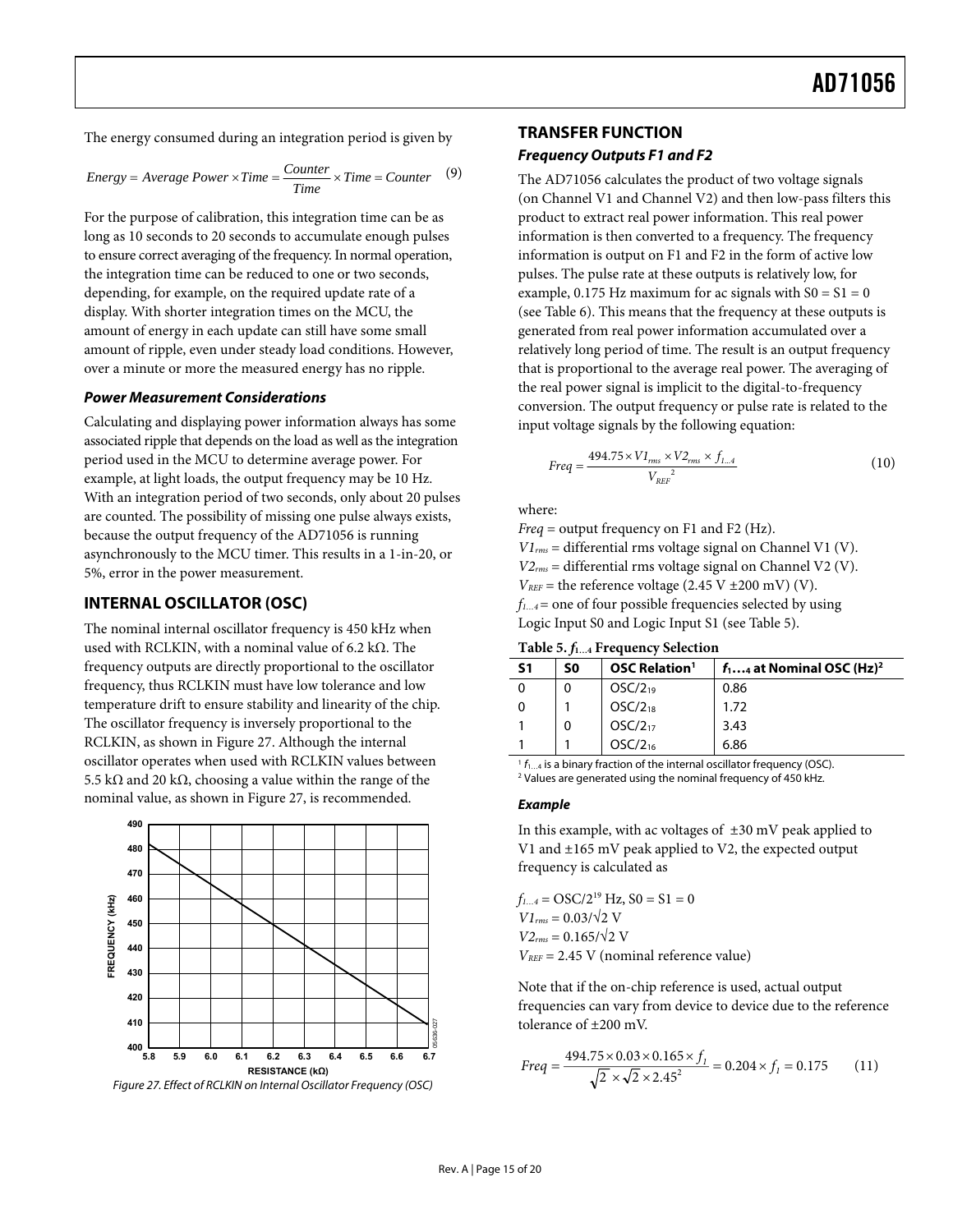<span id="page-15-1"></span>

| S1 | S0 | <b>OSC Relation</b> | Max Frequency <sup>1</sup> or AC Inputs (Hz) |
|----|----|---------------------|----------------------------------------------|
| 0  |    | $0.204 \times f_1$  | 0.175                                        |
| 0  |    | $0.204 \times f_2$  | 0.35                                         |
|    |    | $0.204 \times f_3$  | 0.70                                         |
|    |    | $0.204 \times f_4$  | 1.40                                         |

<span id="page-15-3"></span><span id="page-15-0"></span>**Table 6. Maximum Output Frequency on the F1 and F2 Pins** 

<sup>1</sup> Values are generated using the nominal frequency of 450 kHz.

#### **Frequency Output CF**

The Pulse Output CF (calibration frequency) is intended for calibration purposes. The output pulse rate on CF can be up to 2048 times the pulse rate on the F1 and F2 pins. The lower the *f*1…4 frequency selected, the higher the CF scaling (except for the high frequency mode where  $SCF = 0$ ,  $S1 = S0 = 1$ ). [Table 7](#page-15-2) shows how the two frequencies are related, depending on the states of the logic inputs (S0, S1, and SCF). Due to its relatively high pulse rate, the frequency at the CF logic output is proportional to the instantaneous real power. As with F1 and F2, CF is derived from the output of the low-pass filter after multiplication. However, because the output frequency is high, this real power information is accumulated over a much shorter time. Therefore, less averaging is carried out in the digital-tofrequency conversion. With much less averaging of the real power signal, the CF output is much more responsive to power fluctuations (see the signal processing block in [Figure 15\)](#page-9-1).

<span id="page-15-4"></span>

<span id="page-15-2"></span>

| ruole / Makhmuni vulput rivquene, on or |    |    |                                   |
|-----------------------------------------|----|----|-----------------------------------|
| <b>SCF</b>                              | S1 | S0 | CF Max for AC Signals $(Hz)^{1}$  |
|                                         | o  | O  | $128 \times F1$ , F2 = 22.4       |
|                                         | ŋ  | 0  | $64 \times F1$ , F2 = 11.2        |
|                                         | ŋ  |    | $64 \times F1$ , F2 = 22.4        |
|                                         | ŋ  |    | $32 \times F1$ , F2 = 11.2        |
|                                         |    | O  | $32 \times F1$ , F2 = 22.4        |
|                                         |    | Ω  | $16 \times F1$ , F2 = 11.2        |
|                                         |    |    | $16 \times F1$ , F2 = 22.4        |
|                                         |    |    | $2048 \times F1$ , F2 = 2.867 kHz |

<sup>1</sup> Values are generated using the nominal frequency of 450 kHz.

### **SELECTING A FREQUENCY FOR AN ENERGY METER APPLICATION**

As listed in [Table 5](#page-14-2), the user can select one of four frequencies. This frequency selection determines the maximum frequency on the F1 and F2 pins. These outputs are intended for driving an energy register (electromechanical or other). Because only four different output frequencies can be selected, the available frequency selection is optimized for a meter constant of 100 imp/kWh with a maximum current between 10 A and 120 A. [Table 8](#page-15-1) shows the output frequency for several maximum currents  $(I_{MAX})$  with a line voltage of 220 V. In all cases, the meter constant is 100 imp/kWh.

| Table 8. F1 and F2 Frequency at 100 imp/kWh |                  |  |  |  |
|---------------------------------------------|------------------|--|--|--|
| $max(A)$                                    | F1 and F2 $(Hz)$ |  |  |  |
| 12.5                                        | 0.076            |  |  |  |
| 25.0                                        | 0.153            |  |  |  |
| 40.0                                        | 0.244            |  |  |  |
| 60.0                                        | 0.367            |  |  |  |
| 80.0                                        | 0.489            |  |  |  |
| 120.0                                       | 0.733            |  |  |  |

The *f*1…4 frequencies allow complete coverage of this range of output frequencies (F1, F2). When designing an energy meter, the nominal design voltage on Channel V2 (voltage) should be set to half-scale to allow for calibration of the meter constant. The current channel should also be no more than half-scale when the meter sees maximum load. This allows overcurrent signals and signals with high crest factors to be accommodated. [Table 9](#page-15-4) lists the output frequency on the F1 and F2 pins when both analog inputs are half-scale. The frequencies listed in [Table 9](#page-15-4) align very well with those listed in [Table 8](#page-15-1) for maximum load.

| Table 9. F1 and F2 Frequency with Half-Scale AC Inputs |  |
|--------------------------------------------------------|--|
|--------------------------------------------------------|--|

| Twore seen and restrictive with their occurs tro impact |          |               |                                                                         |            |  |  |  |
|---------------------------------------------------------|----------|---------------|-------------------------------------------------------------------------|------------|--|--|--|
| <b>S1</b>                                               | S0       | $f_{14}$ (Hz) | Frequency on F1 and F2-<br>CH1 and CH2 Half-Scale AC Input <sup>1</sup> |            |  |  |  |
| 0                                                       | $\Omega$ | 0.86          | $0.051 \times f_1$                                                      | $0.044$ Hz |  |  |  |
| 0                                                       |          | 1.72          | $0.051 \times f_2$                                                      | 0.088 Hz   |  |  |  |
|                                                         | 0        | 3.43          | $0.051 \times f_3$                                                      | 0.176 Hz   |  |  |  |
|                                                         |          | 6.86          | $0.051 \times f_4$                                                      | $0.352$ Hz |  |  |  |
|                                                         |          |               |                                                                         |            |  |  |  |

<sup>1</sup> Values are generated using the nominal frequency of 450 kHz.

When selecting a suitable  $f_{1...4}$  frequency for a meter design, compare the frequency output at I<sub>MAX</sub> (maximum load) based on a meter constant of 100 imp/kWh against the last column of [Table 9](#page-15-4). The closest frequency in [Table 9](#page-15-4) determines the best choice of frequency  $(f_{1...4})$ . For example, if a meter with a maximum current of 25 A is being designed, the output frequency on the F1 and F2 pins with a meter constant of 100 imp/kWh is 0.153 Hz at 25 A and 220 V (from [Table 8](#page-15-1)). In the last column of [Table 9](#page-15-4), the closest frequency to 0.153 Hz is 0.176 Hz. Therefore, *f*3 (3.43 Hz) is selected for this design (see [Table 5](#page-14-2)).

#### **Frequency Outputs**

[Figure 2](#page-3-1) shows a timing diagram for the various frequency outputs. The outputs (F1 and F2) are the low frequency outputs that can be used to directly drive a stepper motor or electromechanical impulse counter. The F1 and F2 outputs provide two alternating low frequency pulses. The F1 and F2 pulse widths  $(t_1)$  are set such that if they fall below 240 ms (0.24 Hz), they are set to half of their period. The maximum output frequencies for F1 and F2 are shown in [Table 6](#page-15-1).

The high frequency CF output is intended to be used for communications and calibration purposes. CF produces a 90-ms-wide active high pulse  $(t_4)$  at a frequency proportional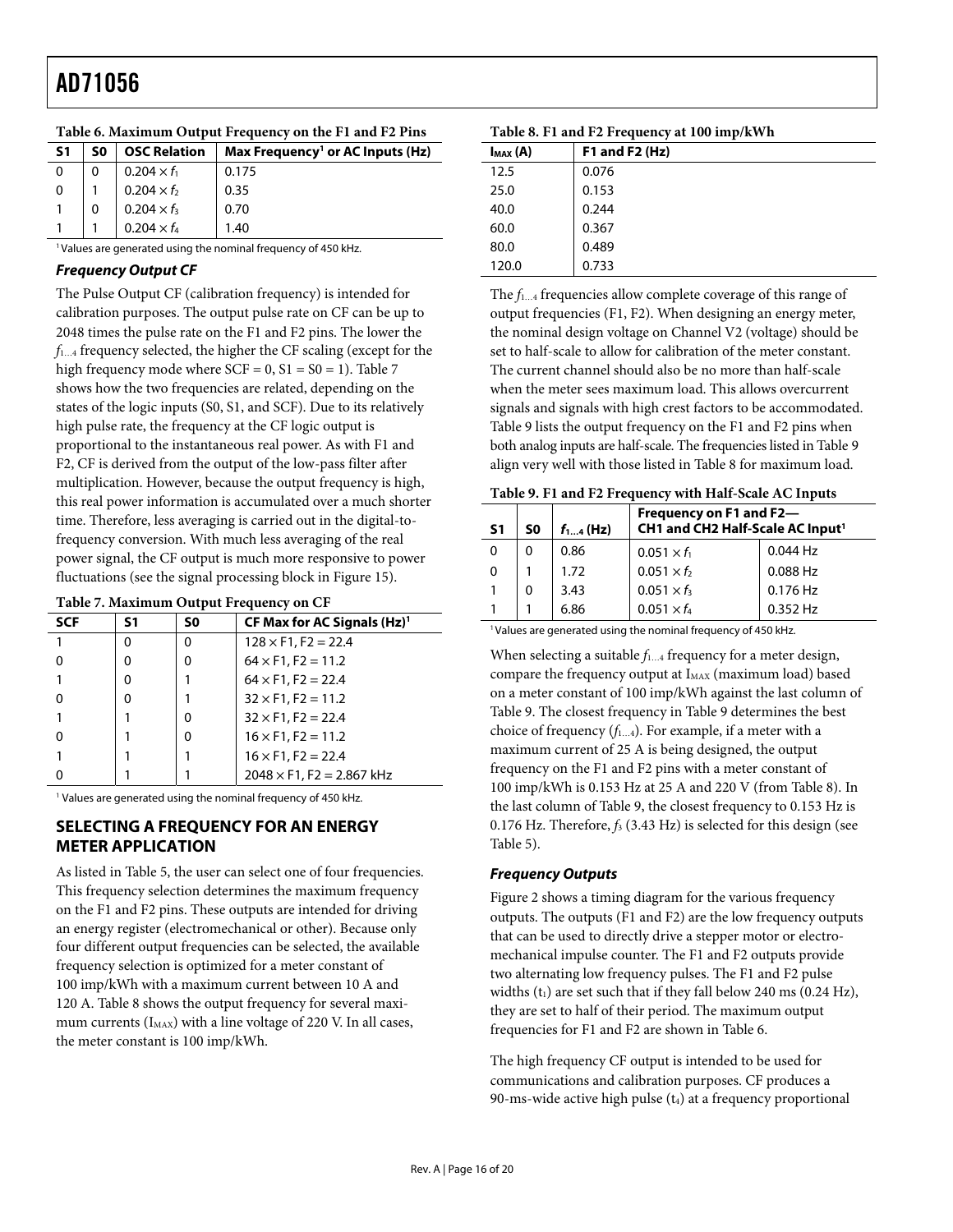<span id="page-16-0"></span>to active power. The CF output frequencies are given in [Table 7](#page-15-2). As with F1 and F2, if the period of CF  $(t<sub>5</sub>)$  falls below 180 ms, the CF pulse width is set to half the period. If the CF frequency, for example, is 20 Hz, the CF pulse width is 25 ms.

When the high frequency mode is selected (that is,  $SCF = 0$ ,  $S1 = S0 = 1$ , the CF pulse width is fixed at 35 μs. Therefore,  $t_4$ is always 35 μs, regardless of the output frequency on CF.

### **NO LOAD THRESHOLD**

The AD71056 also includes a no load threshold and start-up current feature that eliminates any creep effects in the meter. The AD71056 is designed to issue a minimum output frequency. Any load generating a frequency lower than this minimum frequency does not cause a pulse to be issued on F1, F2, or CF. The minimum output frequency is given as 0.00244% for each of the *f*1…4 frequency selections (see [Table 5](#page-14-2)).

For example, for an energy meter with a meter constant of 100 imp/kWh on F1, F2 using *f*3 (3.43 Hz), the minimum

output frequency at F1 or F2 equals 0.00244% of 3.43 Hz or  $8.38 \times 10^{-5}$  Hz. This is  $2.68 \times 10^{-3}$  Hz at CF (32  $\times$  F1 Hz) when  $SCF = SO = 1, S1 = 0$ . In this example, the no load threshold is equivalent to 3 W of load or a start-up current of 13.72 mA at 220 V. Compare this value to the IEC62053-21 specification that states the meter must start up with a load equal to or less than 0.4% Ib. For a 5 A (Ib) meter, 0.4% of Ib is equivalent to 20 mA.

### **NEGATIVE POWER INFORMATION**

The AD71056 detects when the current and voltage channels have a phase shift greater than 90°. This mechanism can detect wrong connection of the meter or generation of negative power.

The REVP pin output goes active high when negative power is detected and active low when positive power is detected. The REVP pin output changes state as a pulse is issued on CF.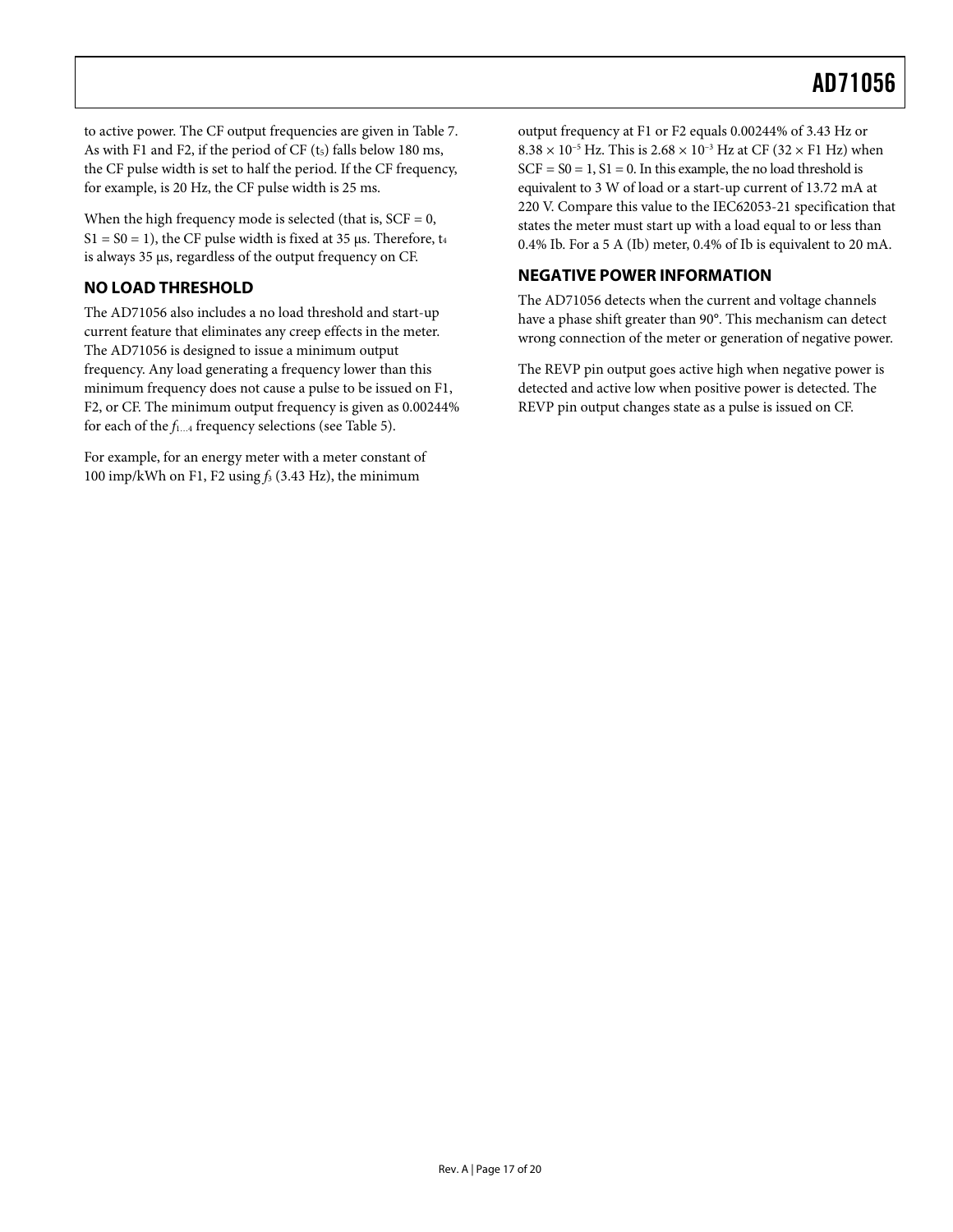### <span id="page-17-0"></span>OUTLINE DIMENSIONS



**CONTROLLING DIMENSIONS ARE IN MILLIMETERS; INCH DIMENSIONS (IN PARENTHESES) ARE ROUNDED-OFF MILLIMETER EQUIVALENTS FOR REFERENCE ONLY AND ARE NOT APPROPRIATE FOR USE IN DESIGN.** Figure 28. 16-Lead Standard Small Outline Package [SOIC\_N] Narrow Body (R-16) Dimensions shown in millimeters and (inches)

**060606-A**

#### **ORDERING GUIDE**

| Model                   | <b>Temperature Range</b>           | <b>Package Description</b> | <b>Package Option</b> |
|-------------------------|------------------------------------|----------------------------|-----------------------|
| AD71056AR               | −40℃ to +85℃                       | 16-Lead SOIC N             | R-16                  |
| AD71056AR-RL            | $-40^{\circ}$ C to $+85^{\circ}$ C | 16-Lead SOIC N, Reel       | R-16                  |
| AD71056ARZ <sup>1</sup> | $-40^{\circ}$ C to $+85^{\circ}$ C | 16-Lead SOIC N             | $R-16$                |
| AD71056ARZ-RL1          | $-40^{\circ}$ C to $+85^{\circ}$ C | 16-Lead SOIC N, Reel       | R-16                  |

 $1 Z = Pb$ -free part.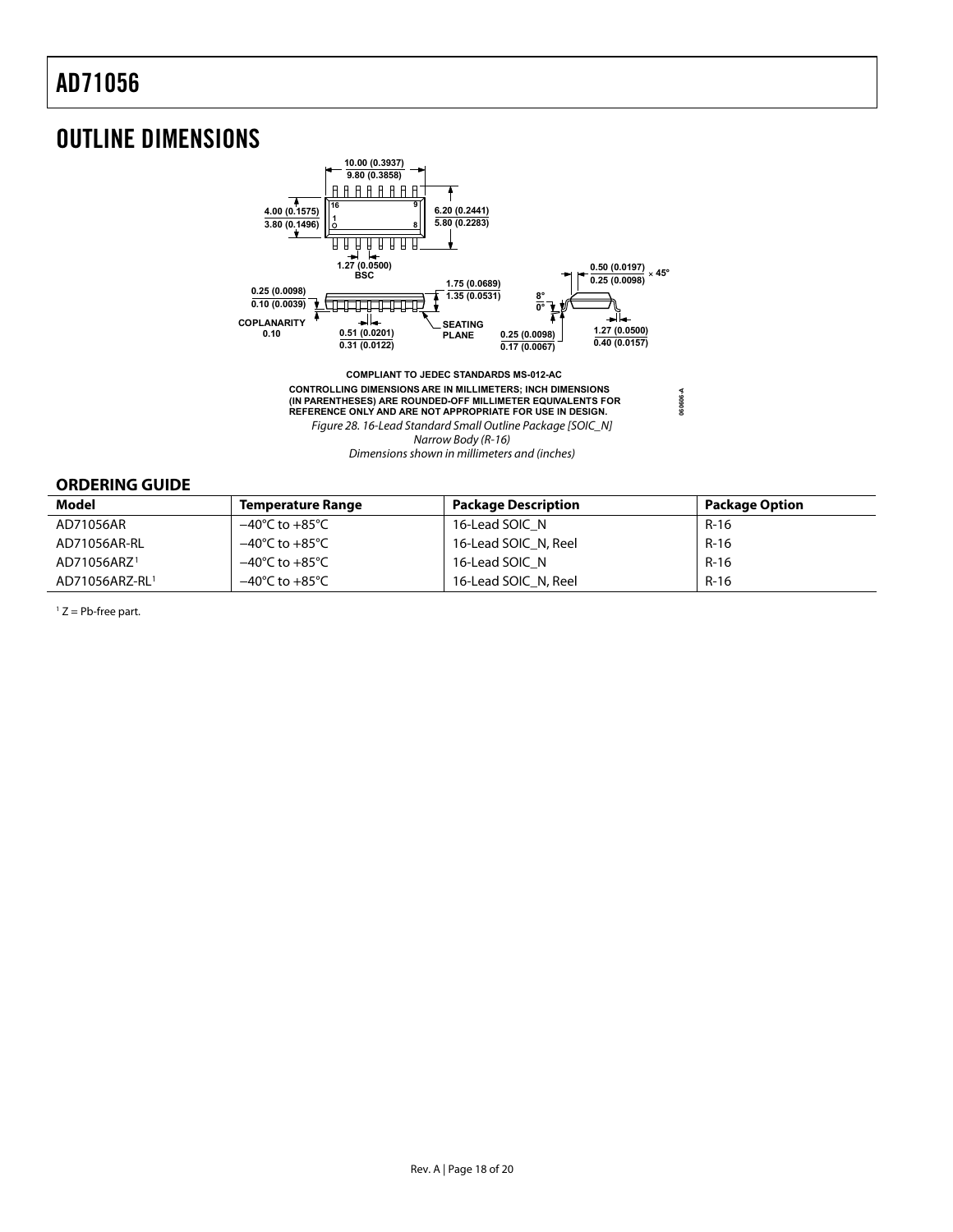# **NOTES**